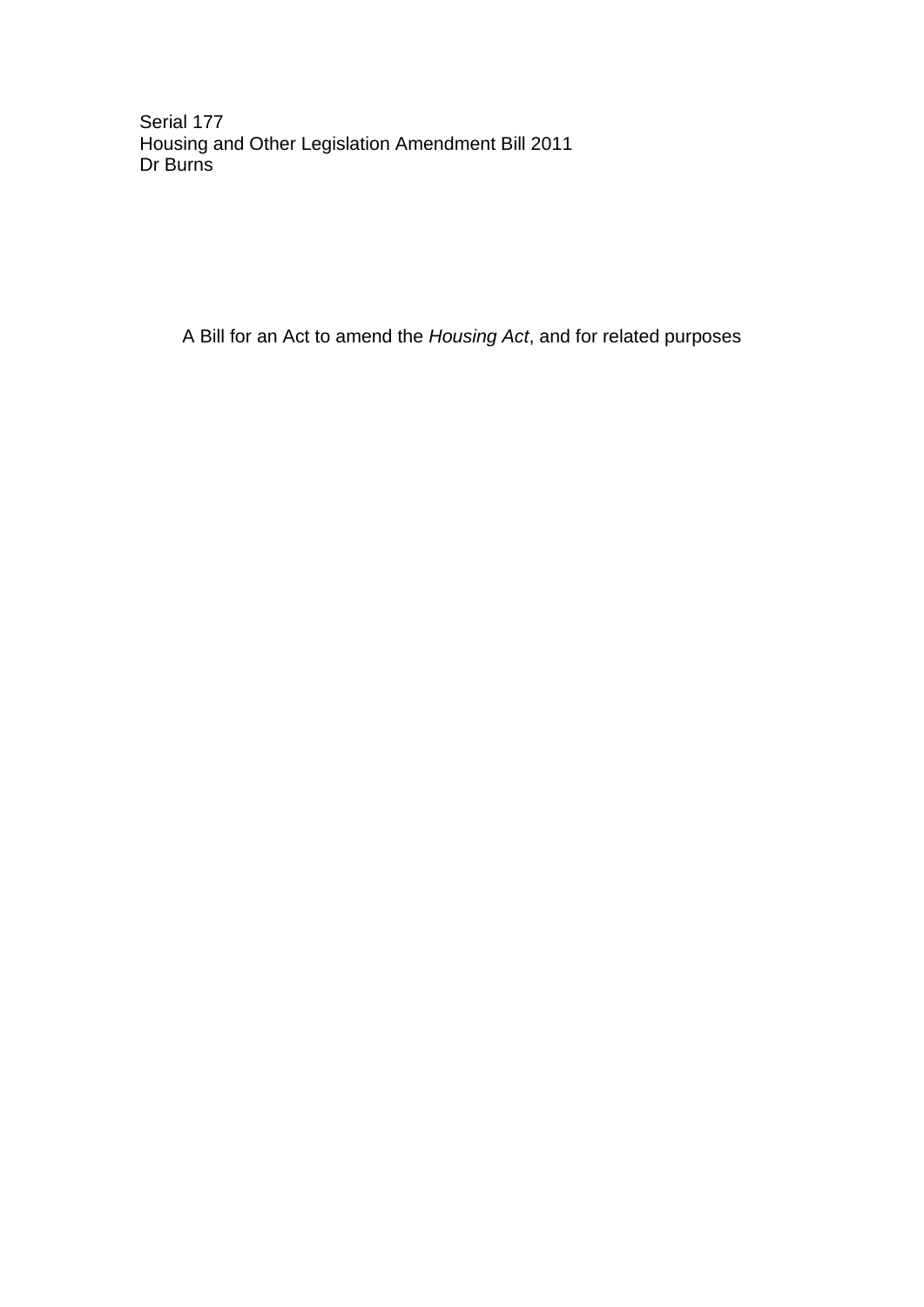## **NORTHERN TERRITORY OF AUSTRALIA**

## **HOUSING AND OTHER LEGISLATION AMENDMENT ACT 2011**

**Act No. [ ] of 2011** \_\_\_\_\_\_\_\_\_\_\_\_\_\_\_\_\_\_\_\_

\_\_\_\_\_\_\_\_\_\_\_\_\_\_\_\_\_\_\_\_

# **Table of provisions**

| Part 1              |                                                      |                                     | <b>Preliminary matters</b>                                                                                                                                                                                                                                                                                  |  |
|---------------------|------------------------------------------------------|-------------------------------------|-------------------------------------------------------------------------------------------------------------------------------------------------------------------------------------------------------------------------------------------------------------------------------------------------------------|--|
| 1<br>$\overline{2}$ |                                                      |                                     |                                                                                                                                                                                                                                                                                                             |  |
| Part 2              | <b>Amendment of Housing Act</b>                      |                                     |                                                                                                                                                                                                                                                                                                             |  |
| 3<br>4<br>5<br>6    | 5А                                                   | Declared offences for Criminal Code |                                                                                                                                                                                                                                                                                                             |  |
| 7<br>8              | Part 5                                               |                                     | Behaviour on public housing premises                                                                                                                                                                                                                                                                        |  |
|                     | Division 1                                           |                                     | Key concepts                                                                                                                                                                                                                                                                                                |  |
|                     | 28A<br>28B                                           |                                     | Meaning of antisocial behaviour<br>Meaning of acceptable behaviour agreement                                                                                                                                                                                                                                |  |
|                     | Division 2                                           |                                     | Agreements about acceptable behaviour                                                                                                                                                                                                                                                                       |  |
|                     | 28C                                                  |                                     | Acceptable behaviour agreements                                                                                                                                                                                                                                                                             |  |
|                     | Division 3                                           |                                     | Powers when prescribed offences or antisocial<br>behaviour happen                                                                                                                                                                                                                                           |  |
|                     | 28D<br>28E<br>28F<br>28G                             |                                     | Power to require name and address and, if relevant, age<br>Power to give direction to person on public housing premises<br>Direction to leave must be in writing or by later written notice<br>Power to seize a dangerous article or a container of liquor                                                  |  |
|                     | Part 6                                               |                                     | Review of decisions                                                                                                                                                                                                                                                                                         |  |
|                     | 28H<br>28J<br>28K<br><b>28L</b><br>28M<br>28N<br>28P | Hearing procedure                   | Review of particular decision of public housing safety officer<br>Application for reconsideration of original decision<br>Reconsideration by CEO<br>Application for review of reconsidered decision<br>Operation and implementation of reconsidered decision<br>Decision on review of reconsidered decision |  |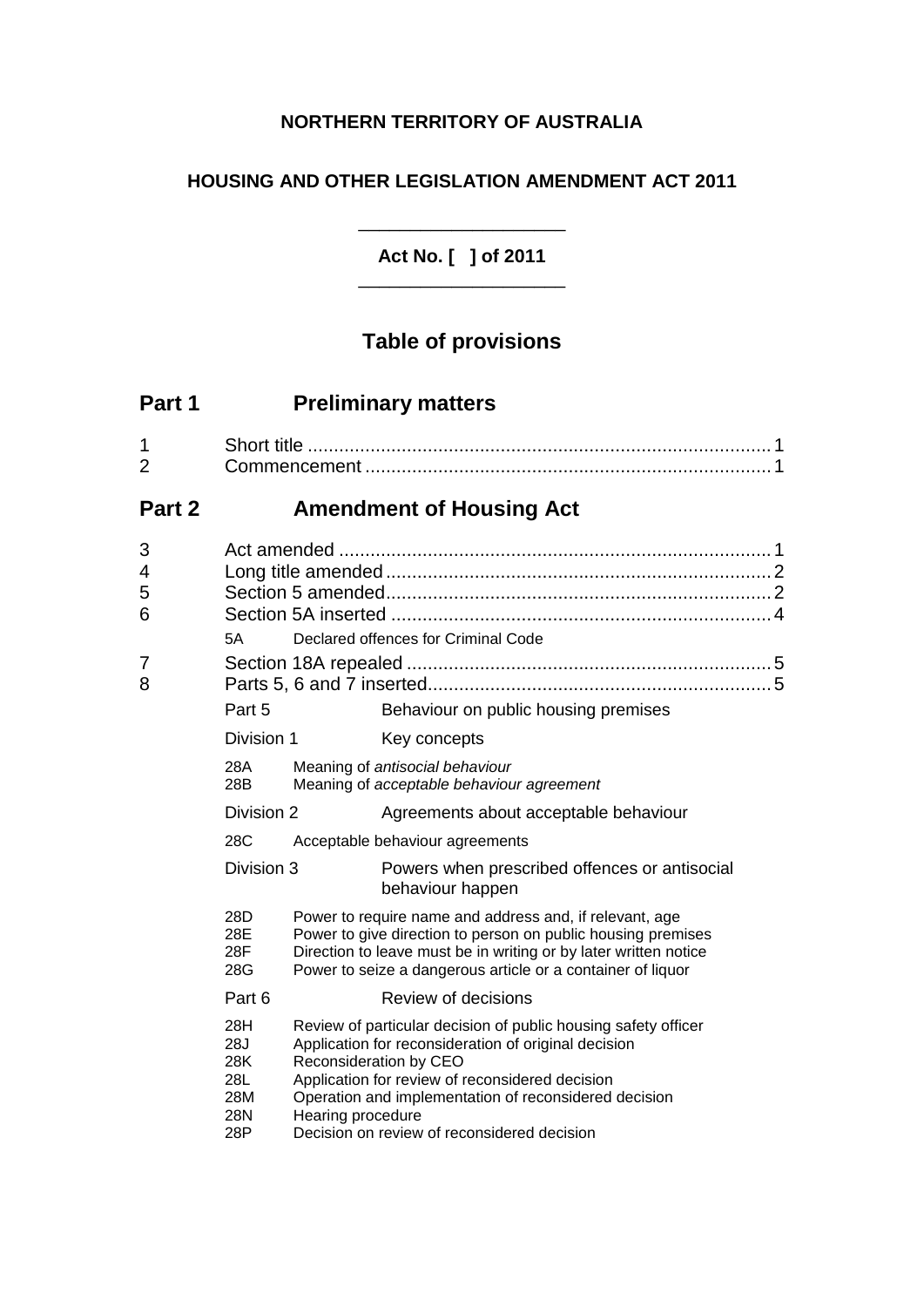|        | Part 7                                                                                                             |                                          | Public housing safety officers                                                                                                                                             |  |
|--------|--------------------------------------------------------------------------------------------------------------------|------------------------------------------|----------------------------------------------------------------------------------------------------------------------------------------------------------------------------|--|
|        | Division 1                                                                                                         |                                          | <b>Appointed PHSO</b>                                                                                                                                                      |  |
|        | 28Q                                                                                                                | officers                                 | Appointment of public sector employees as public housing safety                                                                                                            |  |
|        | 28R<br>28S<br>28T<br>28U<br>28V                                                                                    | Identity card<br>Return of identity card | Obligations with regard to identity card<br>Disqualifying offences by appointed PHSO<br>Code of conduct for appointed PHSO                                                 |  |
|        | Division 2                                                                                                         |                                          | Provisions for all public housing safety officers                                                                                                                          |  |
|        | 28W<br>28X                                                                                                         | Internal review                          | Interaction with specific Acts                                                                                                                                             |  |
| 9      |                                                                                                                    |                                          |                                                                                                                                                                            |  |
|        | 30A<br>Protection of public housing safety officers<br>31<br>Acquisition on just terms<br>31A<br>Delegation by CEO |                                          |                                                                                                                                                                            |  |
| 10     |                                                                                                                    |                                          |                                                                                                                                                                            |  |
|        | Division 2                                                                                                         |                                          | Further offences and related matters                                                                                                                                       |  |
|        | 36<br>36A<br>36B                                                                                                   | safety officer                           | Giving misleading document to Chief Executive Officer (Housing)<br>Failing to notify about change in income<br>Giving misleading information or document to public housing |  |
|        | 36C<br>36D<br>36E                                                                                                  | Prosecutions                             | Obstructing public housing safety officer<br>Security cameras or surveillance devices                                                                                      |  |
| 11     |                                                                                                                    |                                          |                                                                                                                                                                            |  |
| 12     |                                                                                                                    |                                          |                                                                                                                                                                            |  |
|        | Part 12                                                                                                            |                                          | Transitional provisions for Housing and Other<br>Legislation Amendment Act 2011                                                                                            |  |
|        | 51                                                                                                                 |                                          | Existing acceptable behaviour agreement                                                                                                                                    |  |
| 13     |                                                                                                                    |                                          |                                                                                                                                                                            |  |
| Part 3 |                                                                                                                    |                                          | <b>Amendment of Residential Tenancies Act</b>                                                                                                                              |  |
| 14     |                                                                                                                    |                                          |                                                                                                                                                                            |  |
| 15     |                                                                                                                    |                                          |                                                                                                                                                                            |  |

# **Schedule Housing Act further amended**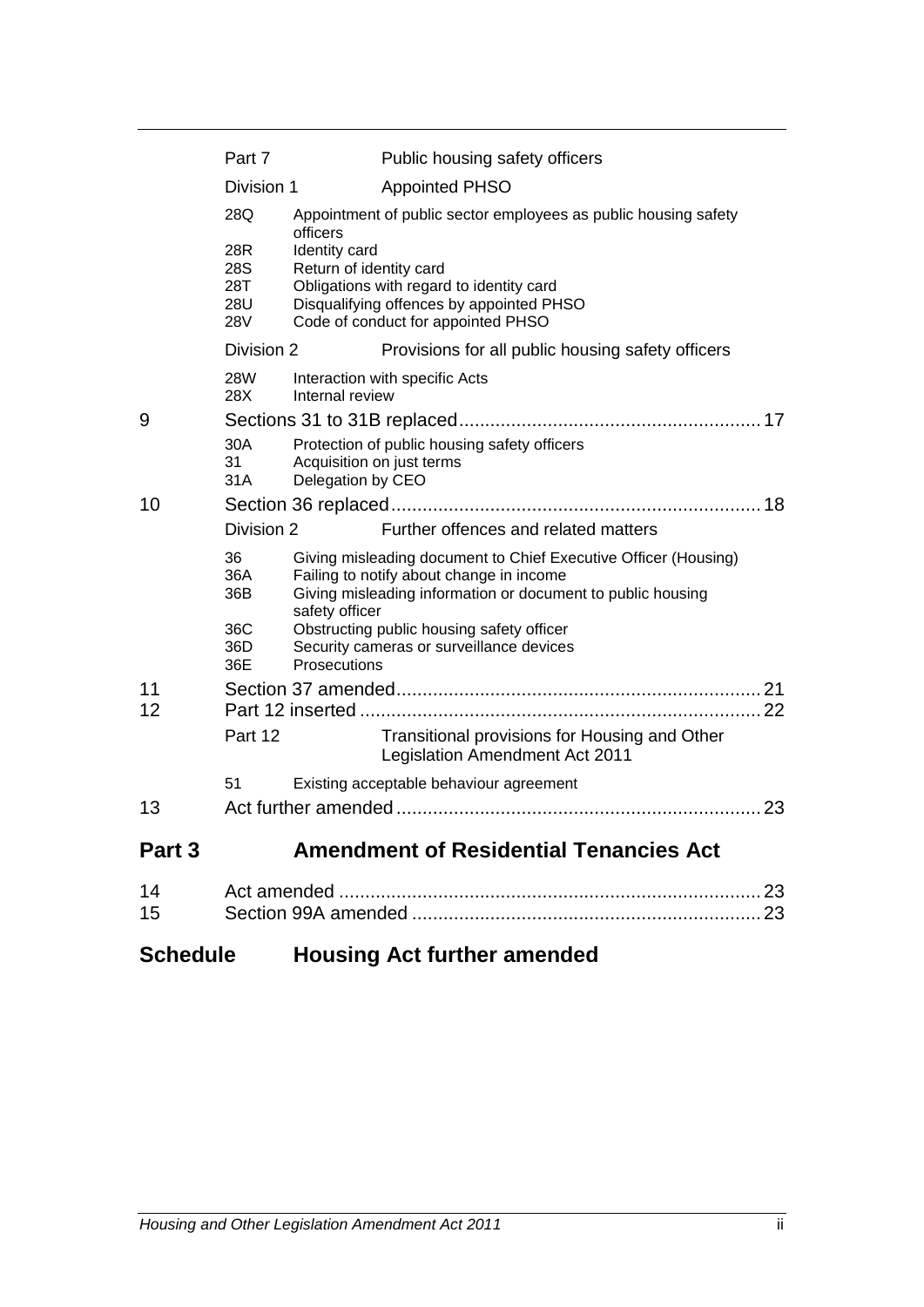

# **NORTHERN TERRITORY OF AUSTRALIA** \_\_\_\_\_\_\_\_\_\_\_\_\_\_\_\_\_\_\_\_

### **Act No. [ ] of 2011** \_\_\_\_\_\_\_\_\_\_\_\_\_\_\_\_\_\_\_\_

An Act to amend the *Housing Act*, and for related purposes

[*Assented to [ ] 2011*] [*Second reading [ ] 2011*]

**The Legislative Assembly of the Northern Territory enacts as follows:**

# **Part 1 Preliminary matters**

### **1 Short title**

This Act may be cited as the *Housing and Other Legislation Amendment Act 2011*.

### **2 Commencement**

This Act commences on the day fixed by the Administrator by *Gazette* notice.

# **Part 2 Amendment of Housing Act**

### **3 Act amended**

This Part amends the *Housing Act.*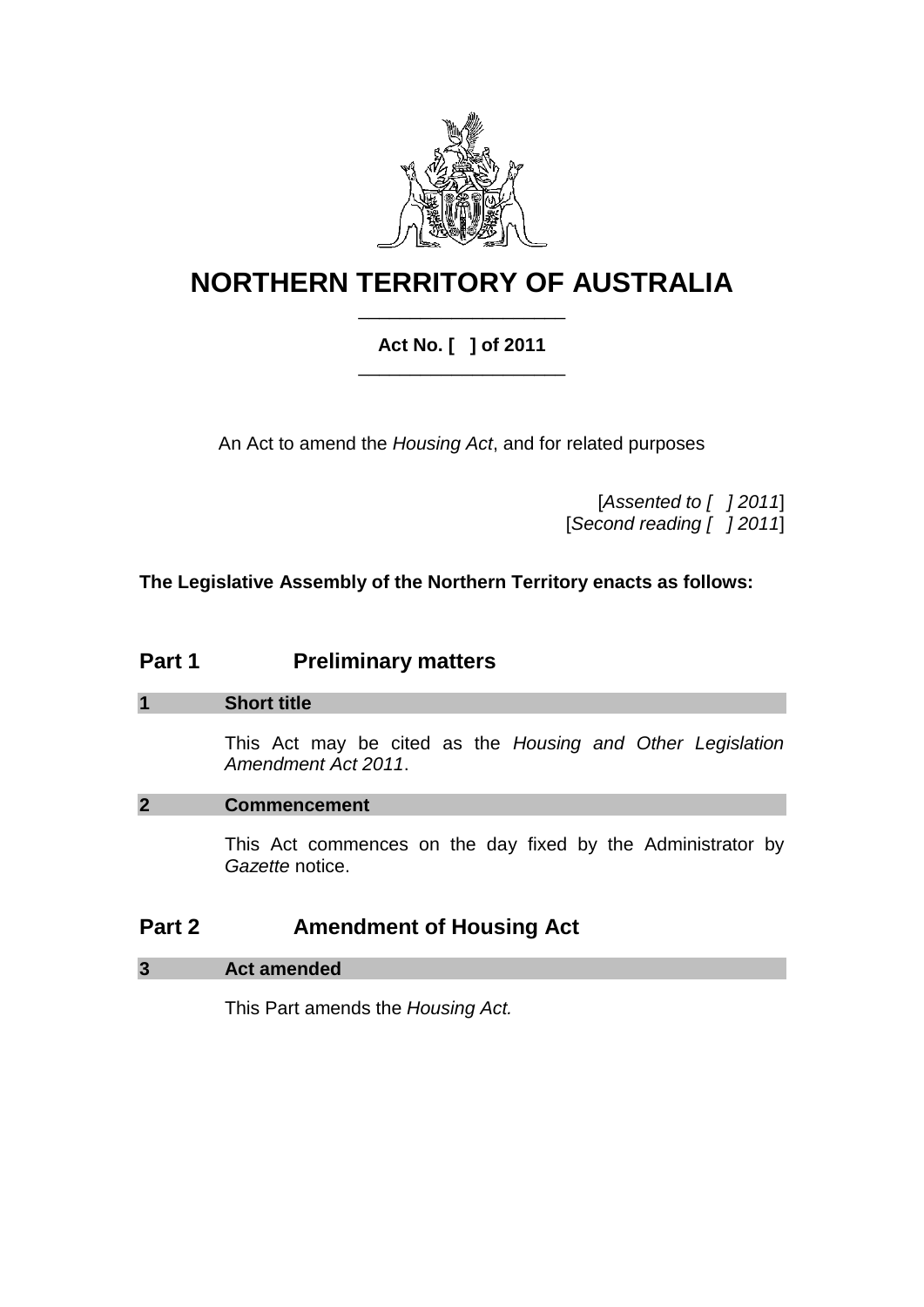### **4 Long title amended**

Long title, after "**sale**,"

*insert*

**matters relating to tenants and others on leased housing or other accommodation,**

### **5 Section 5 amended**

(1) Section 5

*omit*

, unless the contrary intention appears

(2) Section 5, definitions *acceptable behaviour agreement* and *antisocial behaviour*

*omit*

(3) Section 5

*insert (in alphabetical order)*

*acceptable behaviour agreement*, see section 28B.

*affected person*, for Part 6, see section 28J(1).

*antisocial behaviour*, see section 28A.

*appointed PHSO* means a public sector employee appointed under section 28Q(1) as a public housing safety officer.

*Note*

*There are 2 types of public housing safety officers. Police officers are public housing safety officers while other public housing safety officers are appointed.*

*CEO* is an acronym for the Chief Executive Officer.

#### *common property* means:

- (a) common property, as defined in section 4 of the *Unit Titles Act*; or
- (b) common property of a scheme, as defined in section 33(1) of the *Unit Title Schemes Act*.

*dangerous article* means anything designed, or capable of being used, to inflict harm on a person.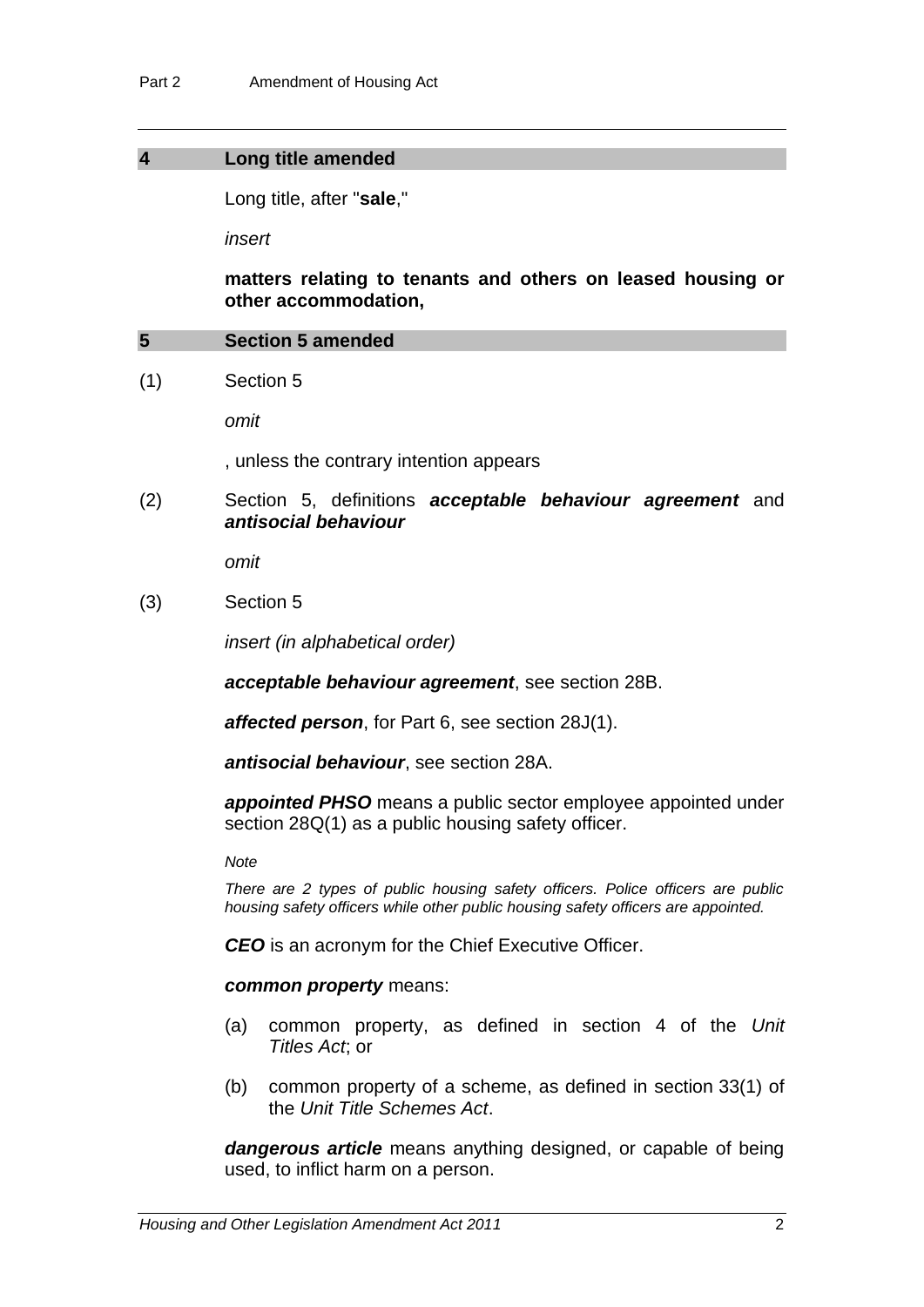*disqualifying offence* means an offence prescribed by regulation as a disqualifying offence.

*liquor*, see section 4(1) of the *Liquor Act*.

*on*, in relation to a place (however described), includes at or in the place.

*original decision*, see section 28H.

*prescribed offence* means an offence against any of the following:

- (a) section 241 of the Criminal Code or any other provision of the Code if assault is an element of the offence;
- (b) section 75, 101AE or 101L of the *Liquor Act*;
- (c) section 47, 47AA or 50 of the *Summary Offences Act*;
- (d) section 5, 7 or 8 of the *Trespass Act*.

*public housing development* means a building development consisting of:

- (a) units for which the Chief Executive Officer (Housing) is the registered proprietor, or lessee, of all units in the development; or
- (b) apartments, flats or townhouses (but not units) for which the Chief Executive Officer (Housing) is the registered proprietor or lessee of the lot on which the building development is situated.

### *public housing premises* means:

- (a) premises owned or leased by the Chief Executive Officer (Housing) for the purpose of providing residential accommodation; and
- (b) if the premises mentioned in paragraph (a) are:
	- (i) a unit in a public housing development any common property in the development; or
	- (ii) an apartment, flat or townhouse in a public housing development – any common areas in the development.

#### *public housing safety office*r means:

(a) an appointed PHSO; or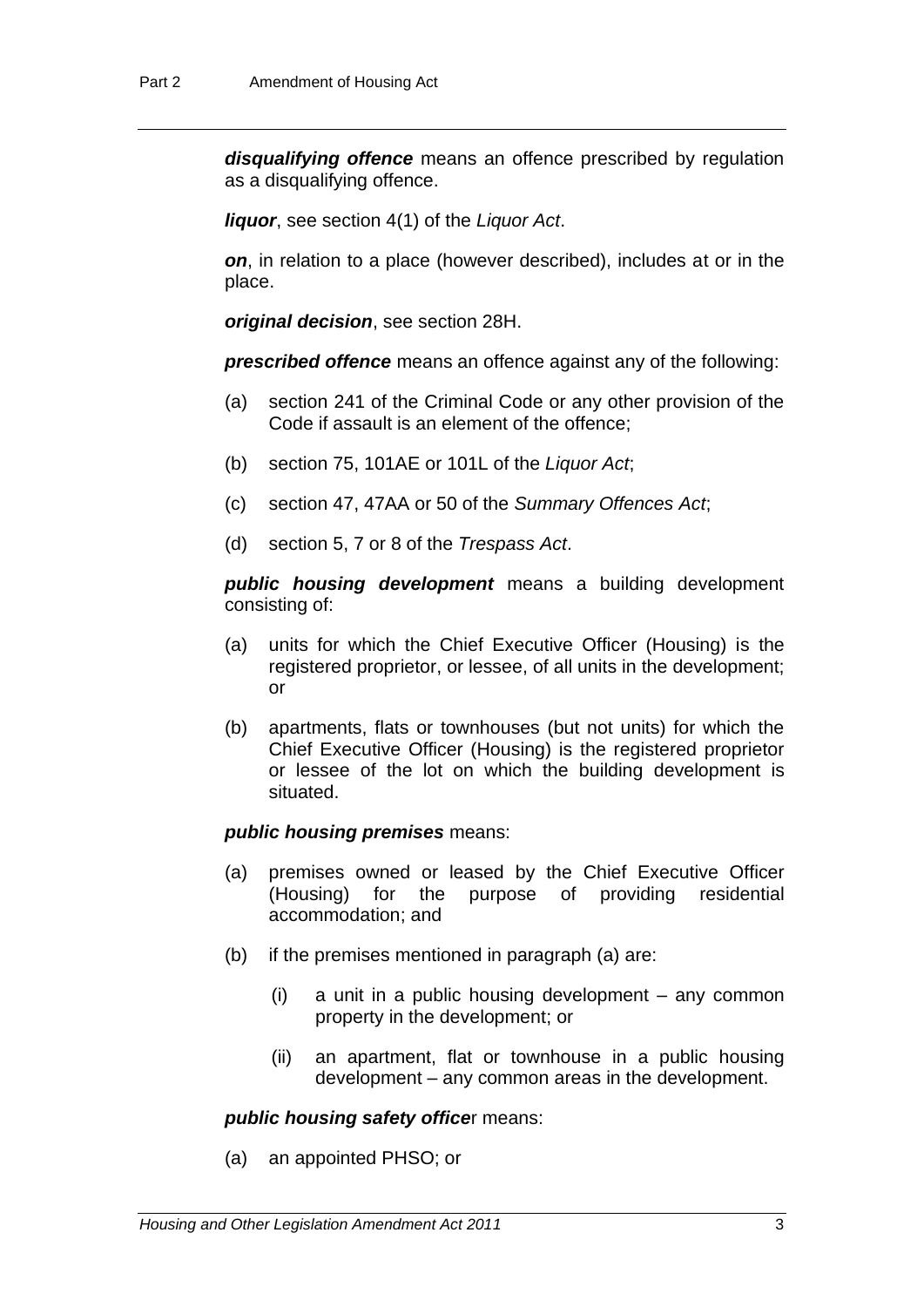(b) a police officer.

*reasonably believes* means believes on grounds that are reasonable in the circumstances.

*recognised occupier*, of premises, means someone whom the tenant of the premises has notified the Chief Executive Officer (Housing), in writing, is or will be occupying the premises and the Chief Executive Officer (Housing) has made a notation in relation to the lease about the occupancy.

*reconsidered decision*, for Part 6, see section 28K(1).

*tenant of public housing premises* means the person specified in the lease for the public housing premises as the tenant of those premises.

*unit* means:

- (a) a unit, as defined in section 4 of the *Unit Titles Act*; or
- (b) a unit of a scheme, as defined in section 37 of the *Unit Title Schemes Act*.
- (4) Section 5, definition *house*, paragraph (a)

*omit, insert*

- (a) an apartment, flat, hostel, townhouse, transportable home or unit; and
- (5) Section 5, definition *house*, paragraph (b)

*omit*

notice in the *Gazette*

*insert*

*Gazette* notice

### **6 Section 5A inserted**

After section 5, in Part 1

*insert*

### **5A Declared offences for Criminal Code**

Part IIAA of the Criminal Code applies to an offence against this Act.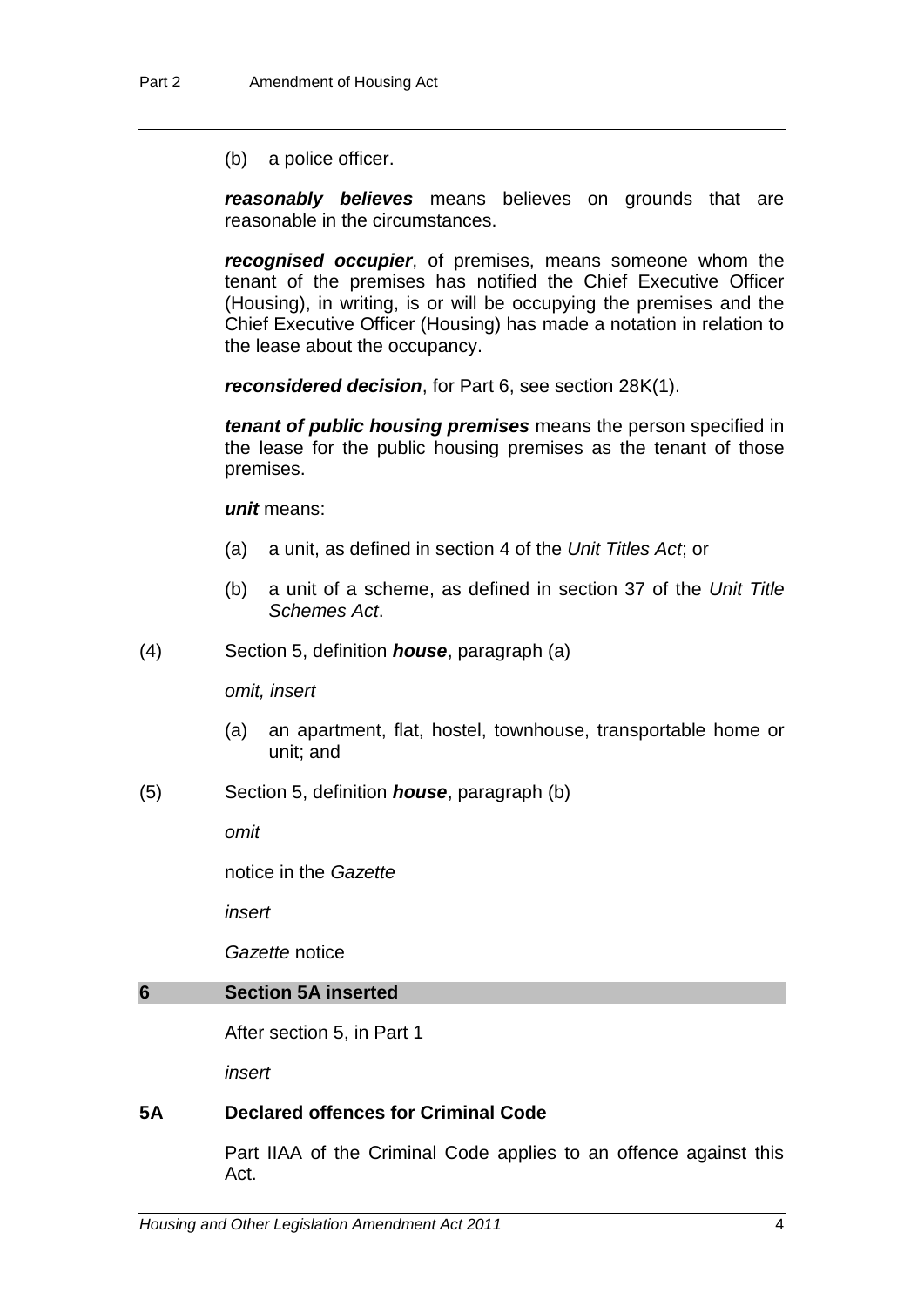#### *Note for section 5A*

Part IIAA of the Criminal Code states the general principles of criminal *responsibility, establishes general defences, and deals with burden of proof. It also defines, or elaborates on, certain concepts commonly used in the creation of offences.* 

#### **7 Section 18A repealed**

Section 18A

*repeal*

### **8 Parts 5, 6 and 7 inserted**

After section 28

*insert*

### **Part 5 Behaviour on public housing premises**

### **Division 1 Key concepts**

### **28A Meaning of** *antisocial behaviour*

Behaviour is *antisocial behaviour* if it:

- (a) involves abusive or violent behaviour directed to a person; or
- (b) creates alarm or fear in, or annoyance to, neighbours or others in the vicinity; or
- (c) involves graffiti, littering or vandalism.

*Example of what may create annoyance Making excessive noise.*

### **28B Meaning of** *acceptable behaviour agreement*

An *acceptable behaviour agreement* is a written undertaking entered into by a tenant of public housing premises about not engaging in antisocial behaviour on those premises and any place within 50 m of those premises.

### **Division 2 Agreements about acceptable behaviour**

### **28C Acceptable behaviour agreements**

(1) If the Chief Executive Officer (Housing) reasonably believes a tenant of public housing premises, or a recognised occupier of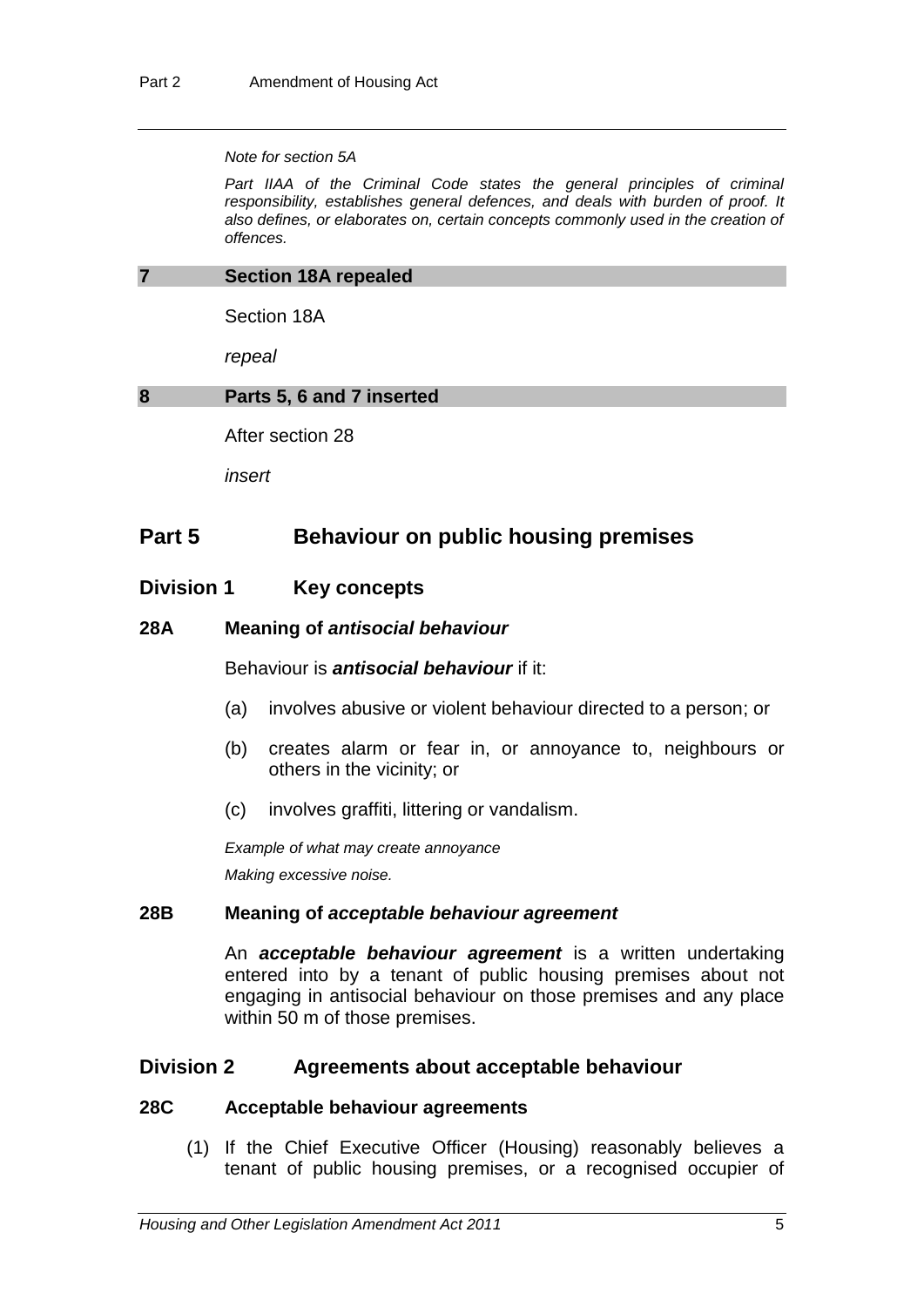those premises, is likely to engage in antisocial behaviour, the Chief Executive Officer (Housing) may, by written notice, require the tenant to enter into an acceptable behaviour agreement.

- (2) The notice must include the following information about the acceptable behaviour agreement:
	- (a) the period within which the tenant is required to enter into it (being not less than 28 days after the notice is given);
	- (b) the period for which the agreement is to have effect;
	- (c) a description of the antisocial behaviour and the terms of the agreement;
	- (d) a statement about the operation of the agreement as specified by subsection (4);
	- (e) a statement that the Chief Executive Officer (Housing) may apply to a court under section 99A of the *Residential Tenancies Act* for termination of the lease if the tenant:
		- (i) fails or refuses to enter into the agreement; or
		- (ii) seriously or repeatedly breaches the terms of the agreement.
- (3) The Chief Executive Officer (Housing) may form the belief mentioned in subsection (1) having regard to the following matters, including matters that happened before the commencement of this section:
	- (a) the history of the tenancy or a former tenancy involving the tenant whether as a tenant or recognised occupier;
	- (b) the history of another tenancy involving a recognised occupier of the tenant, whether the recognised occupier was the tenant or a recognised occupier in relation to the other tenancy;
	- (c) other matters the Chief Executive Officer (Housing) considers relevant.
- (4) The operation of the acceptable behaviour agreement extends to the behaviour of:
	- (a) a recognised occupier of the relevant public housing premises; and
	- (b) any other person occupying those premises with the consent of the tenant of those premises.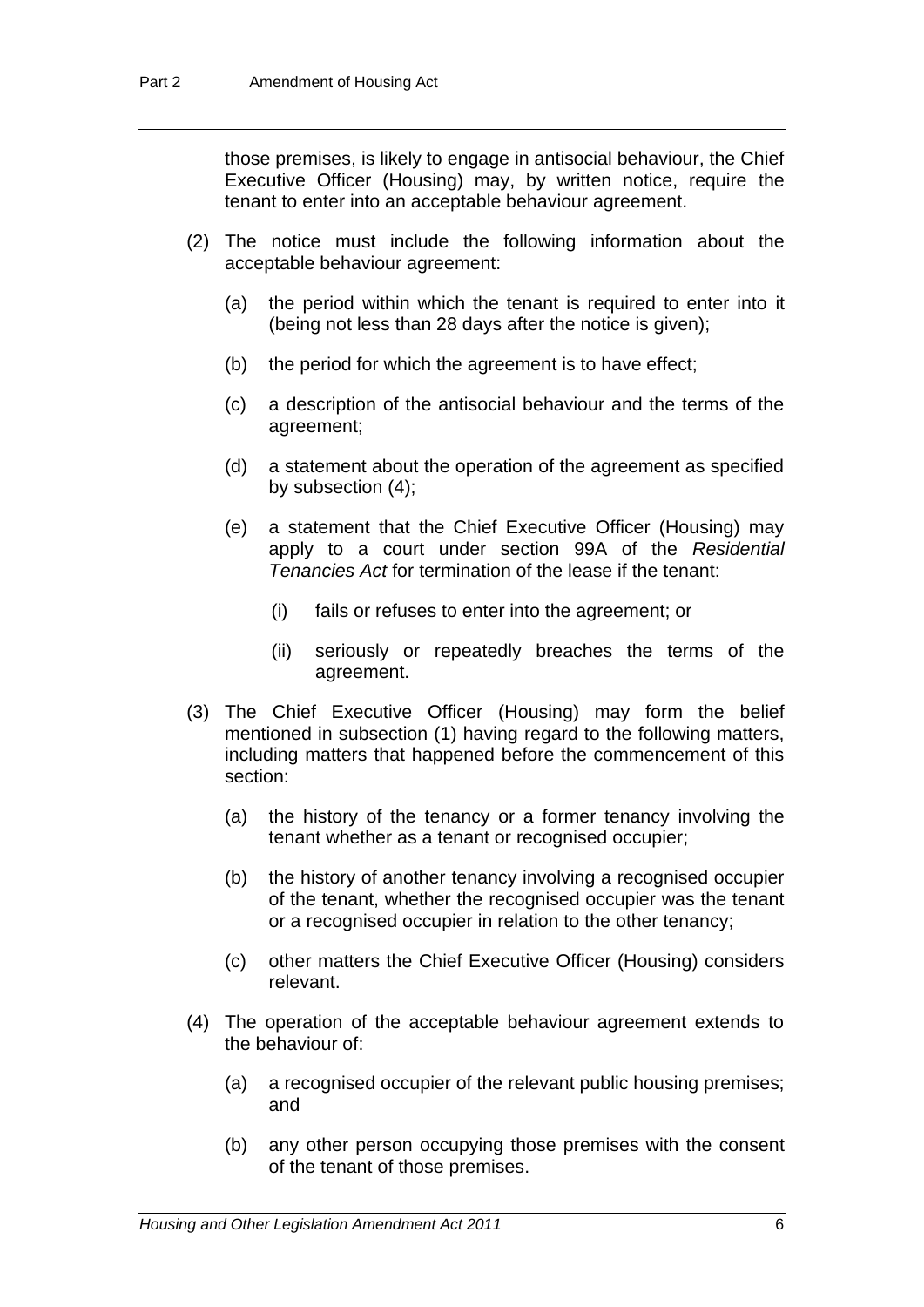- (5) Subject to section 99A(3) of the *Residential Tenancies Act*, if a recognised occupier of public housing premises, or other person occupying those premises with the consent of the tenant of those premises, engages in behaviour in breach of an acceptable behaviour agreement entered into by the tenant, the tenant is taken to have breached the agreement.
- (6) The acceptable behaviour agreement is of no effect if the notice requiring the tenant to enter into the agreement does not contain the matters required by subsection (2).

### **Division 3 Powers when prescribed offences or antisocial behaviour happen**

### **28D Power to require name and address and, if relevant, age**

- (1) This section applies if a public housing safety officer reasonably believes a person:
	- (a) has engaged, is engaging or is about to engage in conduct on public housing premises that constitutes a prescribed offence or antisocial behaviour; or
	- (b) may be in a position to help with the investigation of a prescribed offence or antisocial behaviour on, or partially on, public housing premises.
- (2) The public housing safety officer may require the person to state the person's name and address and, if the officer reasonably believes the person may be under 18 years of age, the person's age.
- (3) The public housing safety officer may require the person to give evidence of the correctness of the person's name if the officer reasonably believes a name given by the person is false.
- (4) In making a requirement under subsection (2) or (3), the public housing safety officer must inform the person it is an offence to contravene the requirement unless the person establishes a reasonable excuse.
- (5) A person given a requirement under subsection (2) or (3) must comply with it.

Maximum penalty: 20 penalty units.

- (6) An offence against subsection (5) is an offence of strict liability.
- (7) It is a defence to a prosecution for an offence against subsection (5) if the defendant establishes a reasonable excuse.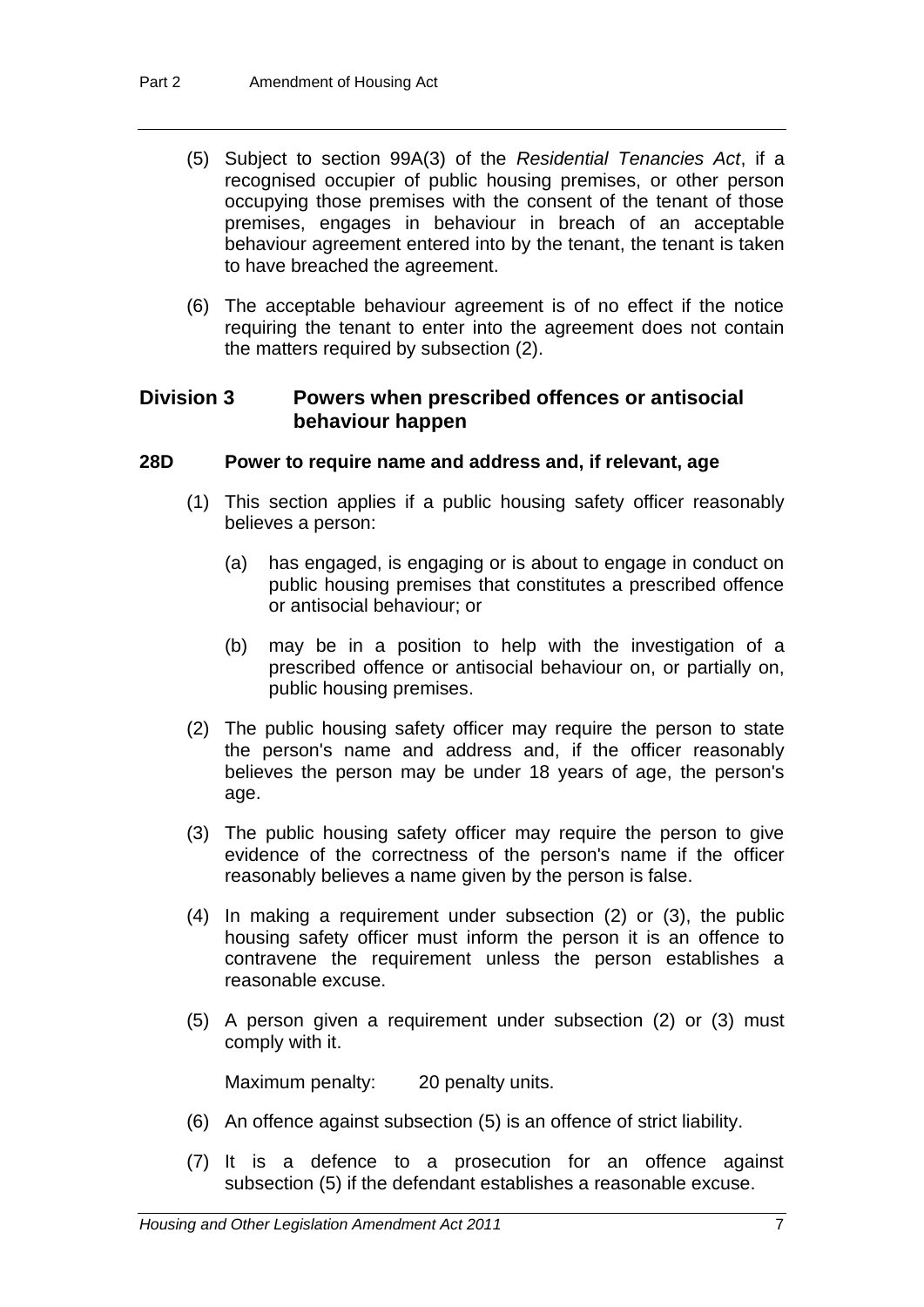### **28E Power to give direction to person on public housing premises**

- (1) This section applies if a public housing safety officer reasonably believes a person on public housing premises has been, is or will be engaging in conduct, or permitting conduct to be engaged in, on public housing premises that constitutes a prescribed offence or antisocial behaviour.
- (2) The public housing safety officer may direct the person not to engage, or to stop engaging, in specified conduct on the public housing premises to the extent the officer reasonably believes necessary to prevent the prescribed offence or antisocial behaviour.
- (3) Also, if the person is not a tenant of the public housing premises or a recognised occupier of those premises, the public housing safety officer may direct the person to leave the public housing premises immediately and not enter all or part of those premises for a specified period of not more than 12 months.
- (4) A person given a direction under subsection (2) or (3) must comply with it.

Maximum penalty: 20 penalty units.

- (5) An offence against subsection (4) is an offence of strict liability.
- (6) It is a defence to a prosecution for an offence against subsection (4) if the defendant establishes a reasonable excuse.

### **28F Direction to leave must be in writing or by later written notice**

- (1) A public housing safety officer must give a direction under section 28E(2) or (3) by written notice unless the officer reasonably believes it is not practicable to do so and gives it orally to the person or persons to whom the direction relates.
- (2) If a person is given a direction orally, it ceases to have effect at the end of 2 days after the day it is given unless, within that period, a public housing safety officer gives written notice about the direction to the person.
- (3) A written notice about a direction as mentioned in subsection (2) is taken to be a written notice given under section 28E(2) or (3), as the case may be.
- (4) A written notice must state the following:
	- (a) the name of the person to whom the direction relates;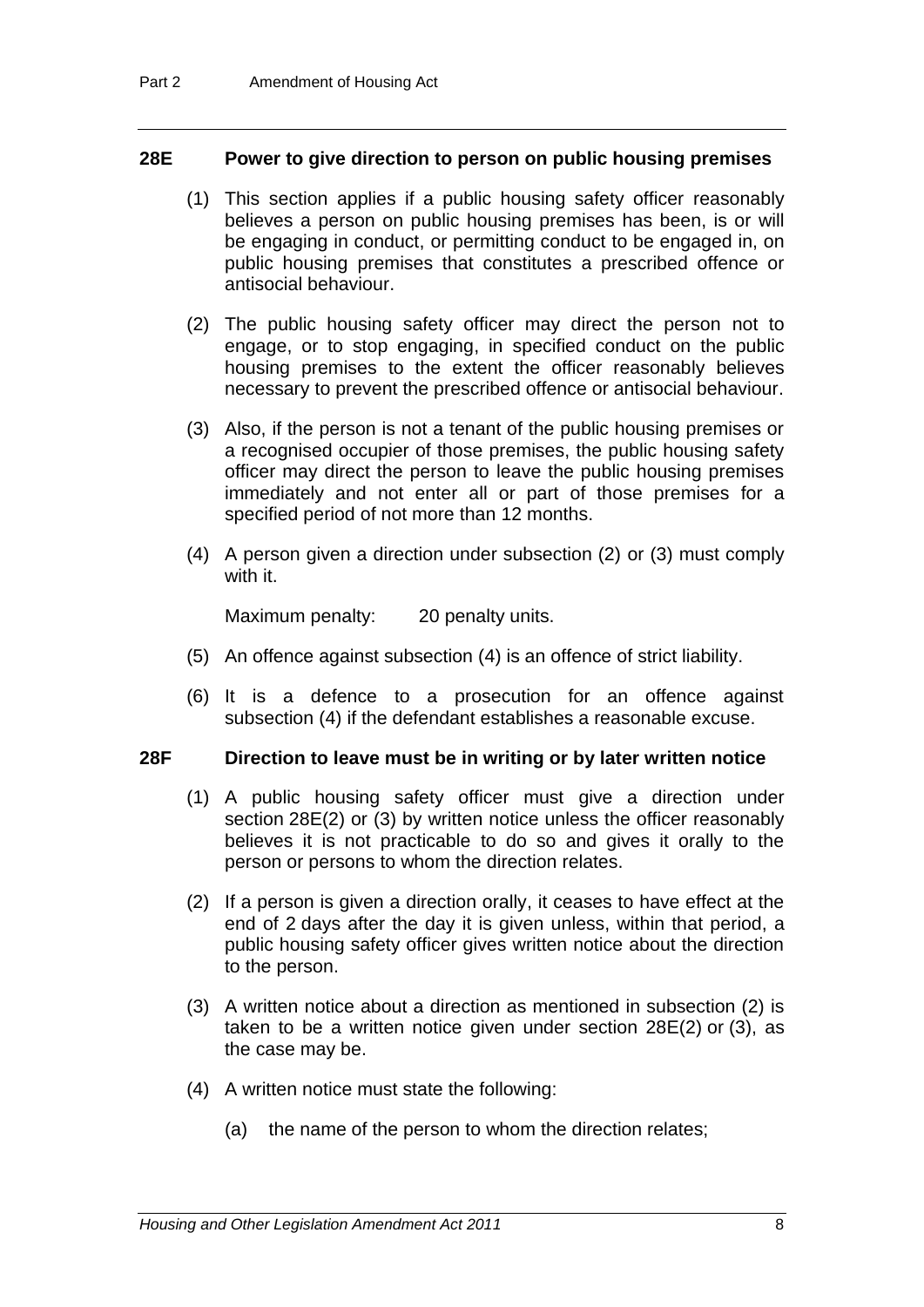- (b) the name of the public housing safety officer giving the direction;
- (c) if the notice is given under:
	- (i) section  $28E(2)$  the conduct the person is not to engage in, or the person is to stop engaging in, on the public housing premises; or
	- (ii) section  $28E(3)$  the period of not more than 12 months for which the person named in the direction must not enter specified public housing premises;
- (d) the reasons for giving the direction;
- (e) that a person affected by the decision may apply for it to be reconsidered, and how the application must be made, as mentioned in section 28J;
- (f) any other matter prescribed by regulation.
- (5) A direction given orally is not invalid only because it does not include a matter mentioned in subsection (4).

### **28G Power to seize a dangerous article or a container of liquor**

- (1) This section applies when a public housing safety officer is on public housing premises.
- (2) The public housing safety officer may seize an article or container (a *seized item*) if:
	- (a) the officer reasonably believes the article is a dangerous article or the container contains liquor; and
	- (b) the article or liquor is located on common property or a common area within the public housing premises; and
	- (c) the article or liquor is not under the immediate control of an adult.
- (3) In addition, the public housing safety officer may seize any container (also a *seized item*) if:
	- (a) the officer reasonably believes the container contains liquor; and
	- (b) the container is located anywhere within the public housing premises; and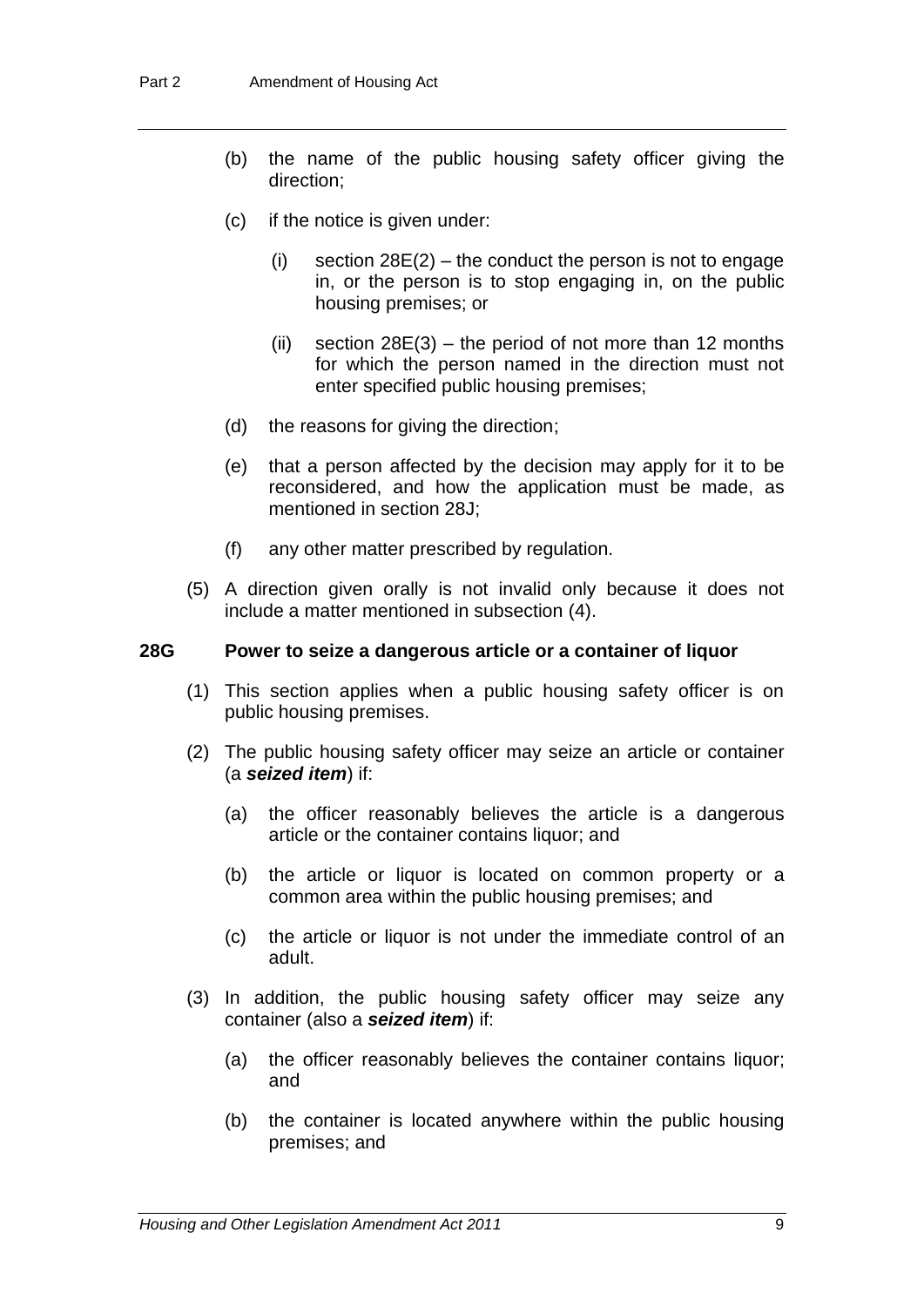- (c) if the container does contain liquor, its location within those premises is in contravention of section 75, 101AE or 101L of the *Liquor Act*.
- (4) The public housing safety officer who seized it must:
	- (a) for a seized item that is a dangerous article:
		- (i) retain the dangerous article; or
		- (ii) give the article to a police officer; or
	- (b) for seized item that is a container of liquor:
		- $(i)$  if it is open empty the container immediately; or
		- (ii) otherwise retain the container or give it to a police officer.
- (5) The public housing safety officer must affix a receipt about the seizure of a seized item to something at the place of seizure.
- (6) Within 3 months after the date of seizure of a seized item, a public housing safety officer must return it to a person who claims to be the owner and whom the officer reasonably believes is the owner.
- (7) If a seized item is not returned under subsection (6), it is forfeited to the Territory on the day after the end of the 3 month period.
- (8) Subsections (6) and (7) do not apply if, during the 3 month period, a public housing safety officer or a police officer decides, in writing, that the seized item must be retained as evidence of an offence.

## **Part 6 Review of decisions**

### **28H Review of particular decision of public housing safety officer**

Each of the following decisions of a public housing safety officer is an *original decision*:

- (a) a decision under section 28E(2) directing a person not to engage, or to stop engaging in, specified conduct on public housing premises;
- (b) a decision under section 28E(3) directing a person to leave public housing premises immediately and not to enter all or part of those premises for a specified period;
- (c) a decision under section 28G(2) or (3) to seize an article or container;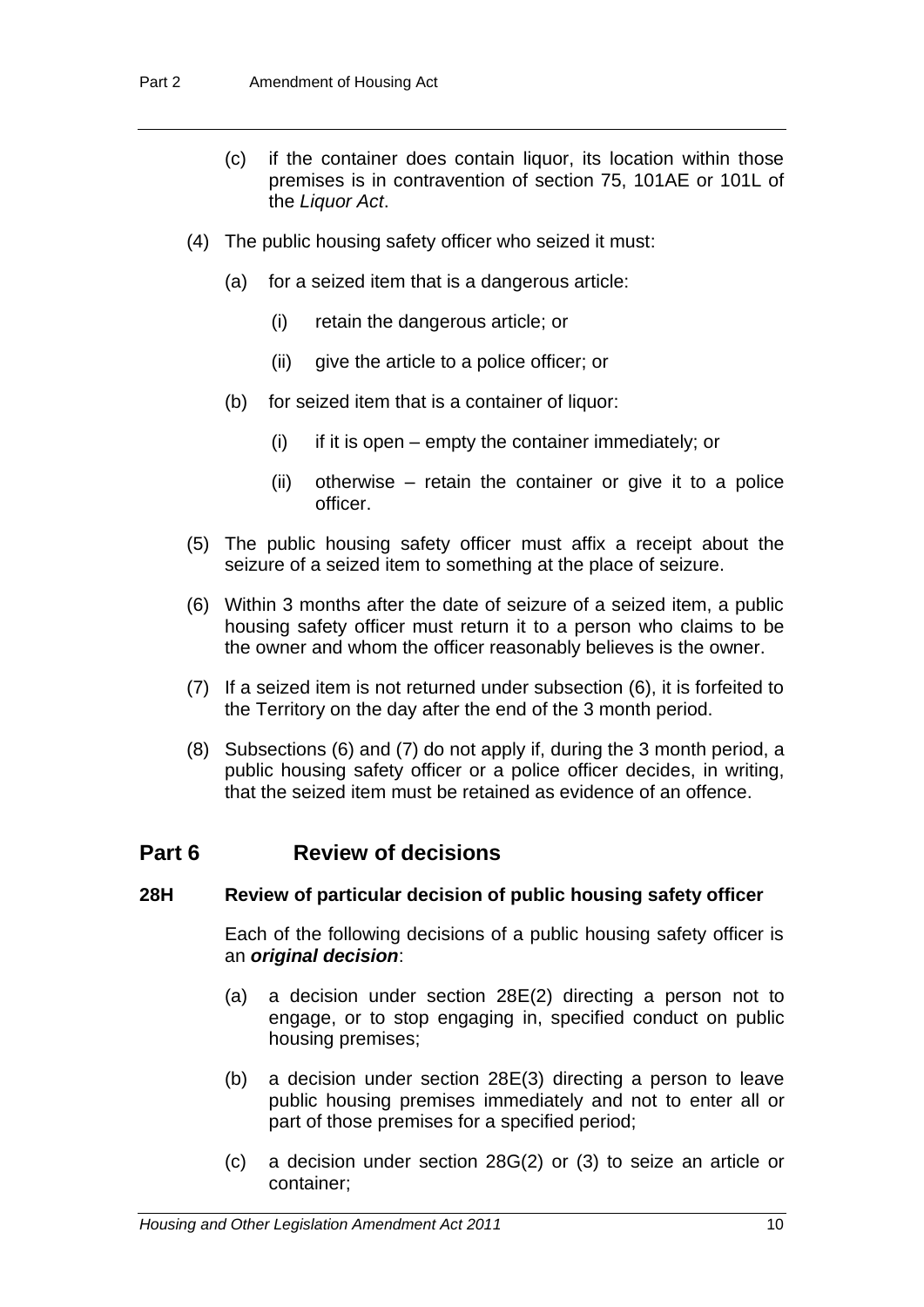(d) a decision prescribed by regulation as an original decision.

### **28J Application for reconsideration of original decision**

(1) A person affected by an original decision (an *affected person*) may apply to the CEO for reconsideration of the original decision.

#### *Note for subsection (1)*

*A person affected by an original decision may be the person given the direction or a tenant who had invited the person into the tenant's residence or who has a family relationship with the person given the direction.*

- (2) The application must be:
	- (a) in writing; and
	- (b) made within 28 days after the original decision was given to the person to whom it relates.
- (3) The making of the application does not affect the operation of the original decision.

### **28K Reconsideration by CEO**

- (1) Within 28 days after an application for reconsideration of an original decision is made, the CEO must reconsider the original decision and give the applicant written notice about the CEO's decision (the *reconsidered decision*).
- (2) The CEO may reconsider the original decision in any way he or she considers appropriate.
- (3) The notice about the reconsidered decision must include the following:
	- (a) the reconsidered decision and the reasons for it;
	- (b) that the applicant for the reconsideration may apply to the Local Court for a review of the merits of the reconsidered decision;
	- (c) the period allowed for applying for a review of the reconsidered decision;
	- (d) how to apply for a review.

### **28L Application for review of reconsidered decision**

(1) The applicant for a reconsideration of an original decision may apply to the Local Court for a review of the merits of the reconsidered decision.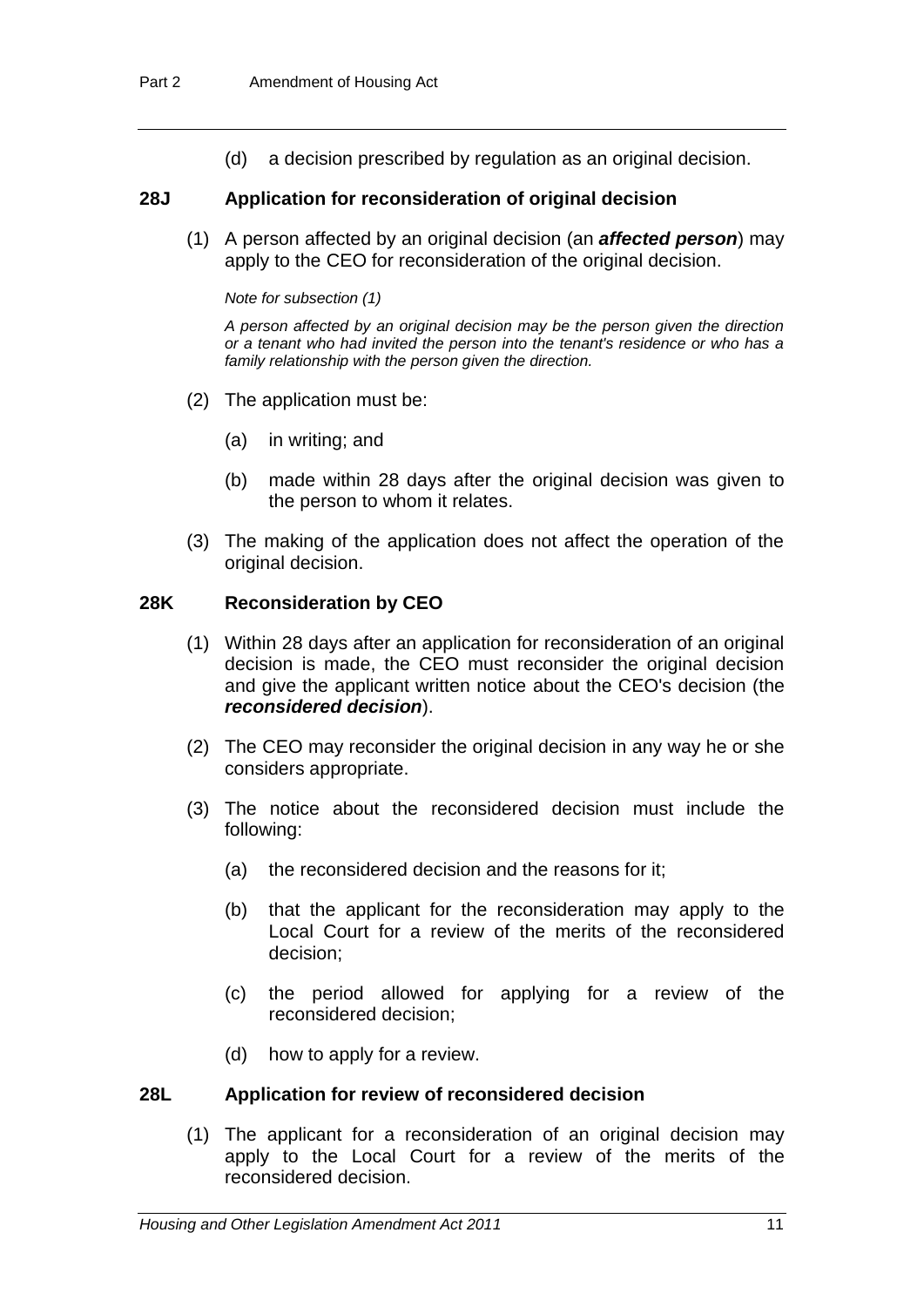- (2) The application must be made within 28 days after the day:
	- (a) the applicant received notice about the reconsidered decision; or
	- (b) if the affected person did not receive a notice for the reconsidered decision – the applicant becomes aware of the decision.
- (3) However, on application by the applicant, the Local Court may at any time extend the period for applying for a review of the merits of the reconsidered decision.

### **28M Operation and implementation of reconsidered decision**

- (1) An application under section 28L does not affect the operation or implementation of the reconsidered decision.
- (2) However, the Local Court may make an order staying or otherwise affecting the operation or implementation of so much of the reconsidered decision as the Court considers appropriate to effectively decide the application.
- (3) The order is subject to the conditions stated in it.
- (4) The order has effect for the period stated in it or, if no period is stated, until the Court decides the application.

### **28N Hearing procedure**

- (1) In hearing an application under section 28L, the Local Court must review the merits of the reconsidered decision.
- (2) The Local Court must consider the matter afresh and is not bound by anything considered by the CEO in making the reconsidered decision.
- (3) Without limiting subsection (2), the Local Court may:
	- (a) admit evidence that was not considered by the CEO in making the reconsidered decision; or
	- (b) refuse to admit evidence that was considered by the CEO in making the reconsidered decision.

### **28P Decision on review of reconsidered decision**

- (1) In deciding the application, the Local Court may:
	- (a) confirm the reconsidered decision; or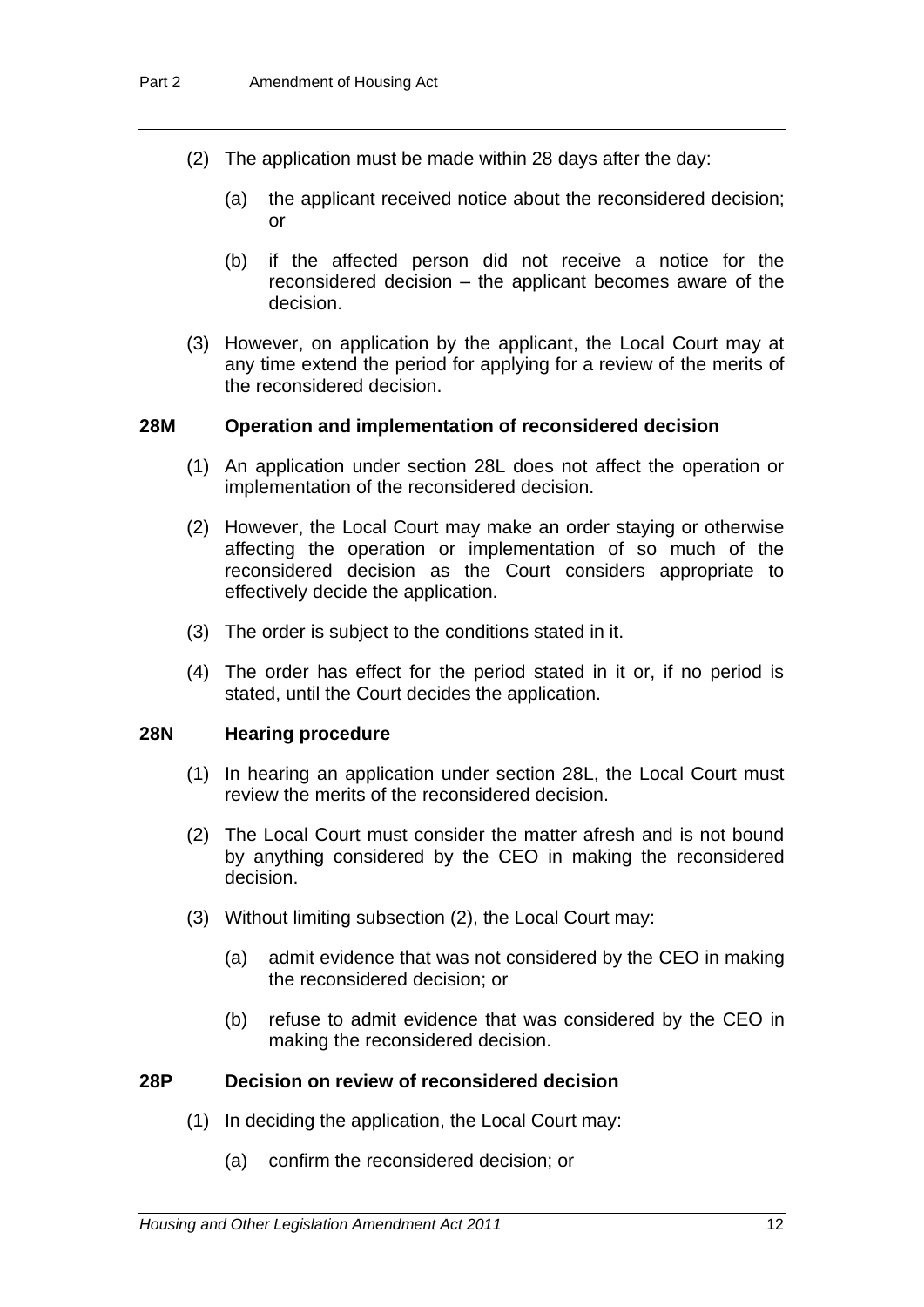- (b) vary the reconsidered decision; or
- (c) set aside the reconsidered decision and substitute its own decision.
- (2) The Local Court may make the orders it considers appropriate to give effect to its decision.
- (3) A decision under subsection (1)(b) or (c) is taken for this Act (other than this Part) to be a decision of the CEO.

### **Part 7 Public housing safety officers**

### **Division 1 Appointed PHSO**

### **28Q Appointment of public sector employees as public housing safety officers**

- (1) The CEO may appoint a public sector employee as a public housing safety officer if the employee has been suitably trained to exercise the powers or perform the functions under this Act of a public housing safety officer.
- (2) However, a public sector employee is not eligible for appointment if the employee has a previous conviction for a disqualifying offence.
- (3) Despite the *Criminal Records (Spent Convictions) Act* and the *Anti-Discrimination Act*:
	- (a) before a public sector employee may be appointed under subsection (1), the employee must authorise the CEO to obtain from the Commissioner of Police a criminal record about the employee, including spent convictions; and
	- (b) the CEO may take the criminal record (including any spent convictions) into account in deciding whether to appoint the employee; and
	- (c) if the employee is appointed, the CEO may retain the criminal record for as long as the employee is an appointed PHSO.
- (4) In this section:

*criminal record*, see section 3(1) of the *Criminal Records (Spent Convictions) Act*.

*spent conviction*, see section 3(1) of the *Criminal Records (Spent Convictions) Act*.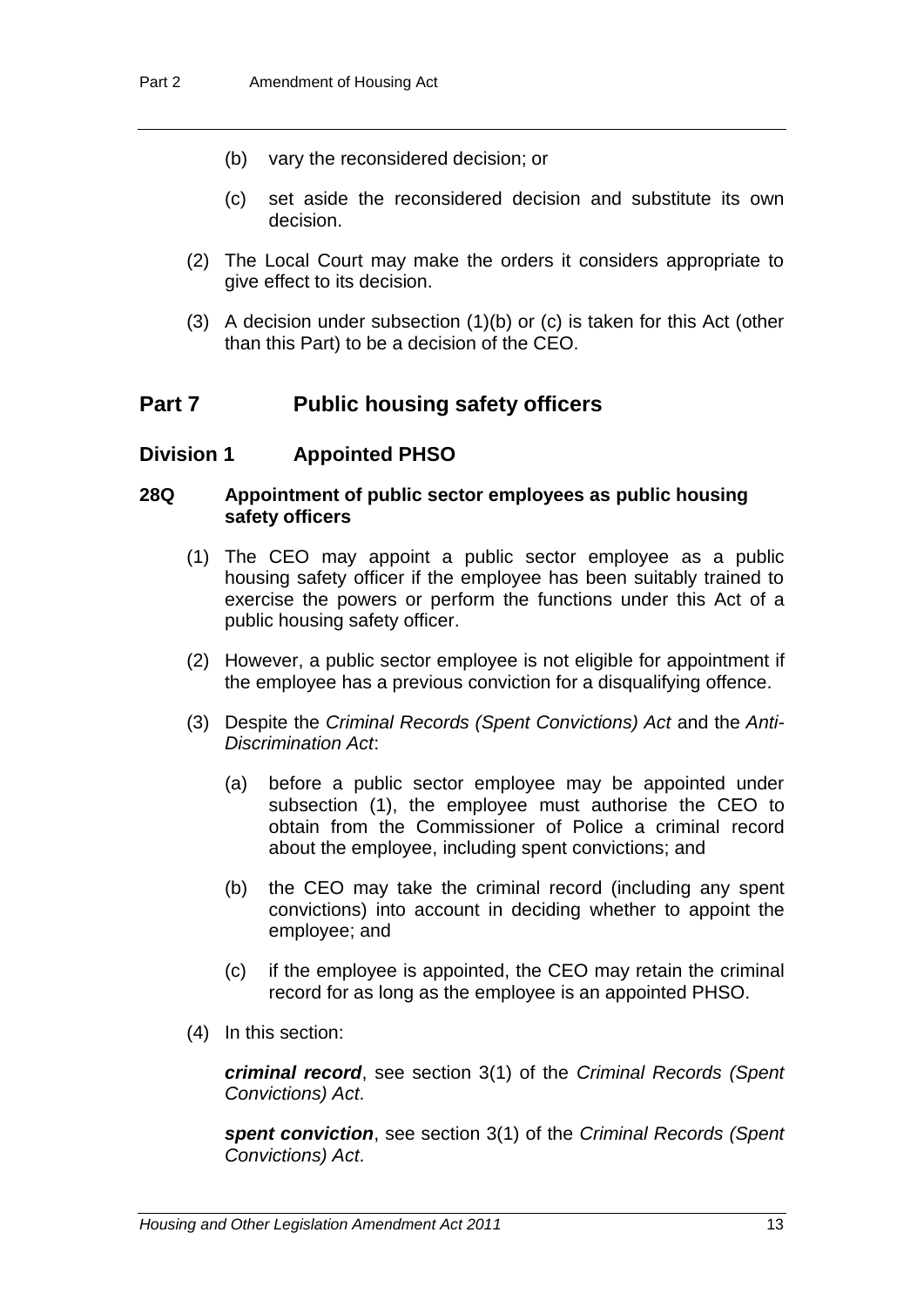### **28R Identity card**

- (1) The CEO must give an appointed PHSO an identity card stating the person's name and that the person is a public housing safety officer.
- (2) The identity card must:
	- (a) show a recent photograph of the appointed PHSO; and
	- (b) show the card's date of issue; and
	- (c) be signed by the appointed PHSO.
- (3) This section does not prevent the issue of a single identity card to a person for this and another Act.

### **28S Return of identity card**

(1) A person who ceases to be an appointed PHSO must return the person's identity card to the CEO within 14 days after the cessation.

Maximum penalty: 20 penalty units.

- (2) An offence against subsection (1) is an offence of strict liability.
- (3) It is a defence to a prosecution for an offence against subsection (1) if the person establishes a reasonable excuse.

### **28T Obligations with regard to identity card**

- (1) An appointed PHSO must not exercise a power under this Act unless the officer holds an identity card issued under this Act.
- (2) Before exercising a power under this Act in relation to a person, an appointed PHSO must, wherever practicable, produce the identity card for inspection by the person (but the card need only be produced once even though 2 or more powers are exercised against the person).
- (3) Non-compliance by an appointed PHSO with subsection (2) is a defence to a charge based on non-compliance by the person to whom the identity card should have been produced with a requirement or request made by the appointed PHSO under this Act.
- (4) Subsection (3) applies even if the charge relates to an offence that is an offence of strict liability.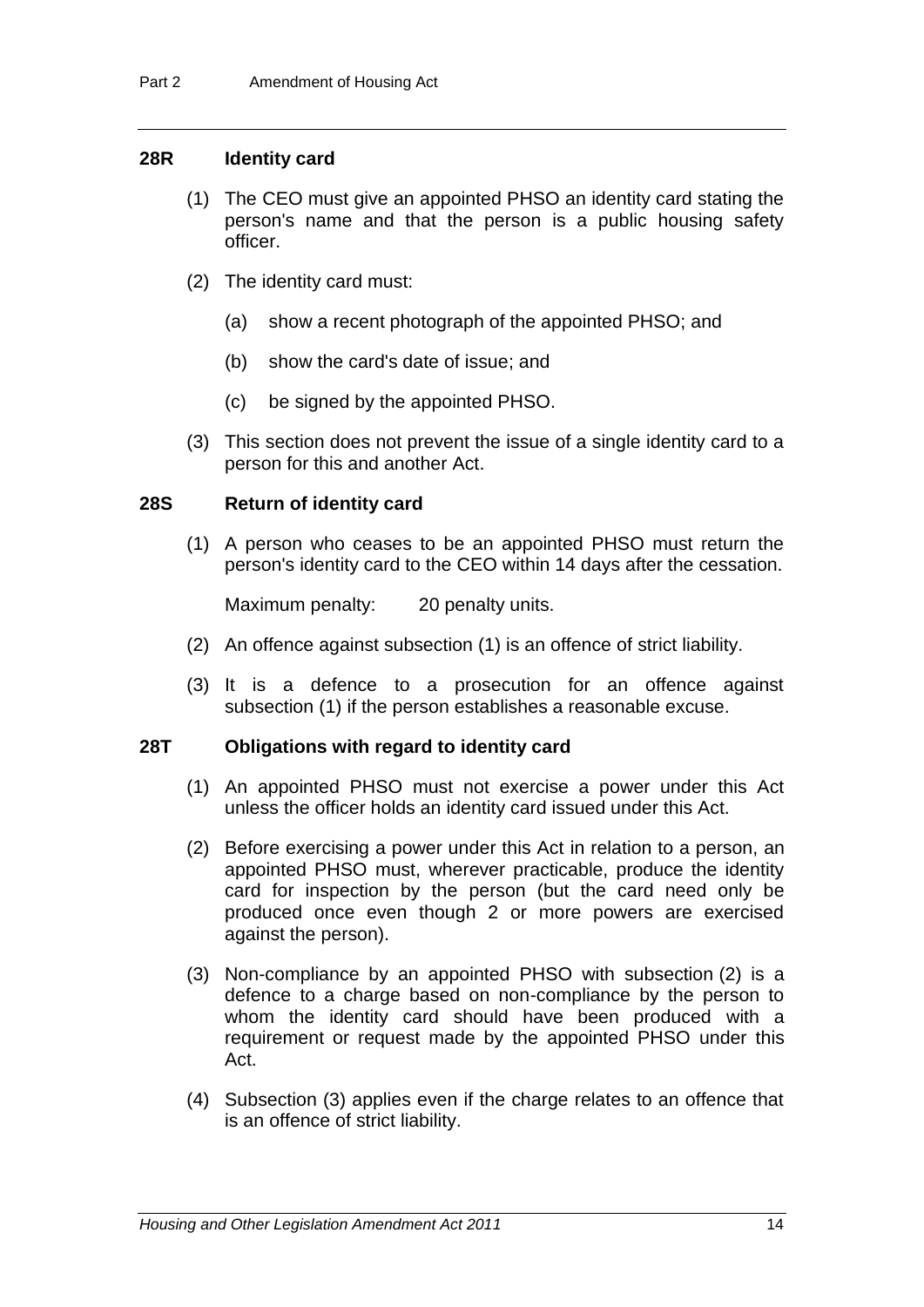### **28U Disqualifying offences by appointed PHSO**

(1) If an appointed PHSO is charged with, or convicted of, a disqualifying offence, the officer must report the fact to the CEO as soon as practicable (but no later than 7 days after the officer is charged or convicted).

Maximum penalty: 100 penalty units.

- (2) An offence against subsection (1) is an offence of strict liability.
- (3) If an appointed PHSO is charged with a disqualifying offence, the CEO may suspend the officer's appointment as a public housing safety officer until the charge has been dealt with by a court.
- (4) If an appointed PHSO is convicted of a disqualifying offence, the CEO must revoke the officer's appointment as a public housing safety officer.

### **28V Code of conduct for appointed PHSO**

- (1) The CEO may make a code of conduct:
	- (a) to establish standards of behaviour applicable to each appointed PHSO; or
	- (b) for other purposes related to the administration of this Act.

#### *Note for subsection (1)*

*Police officers are subject to general orders made under section 14A of the Police Administration Act.*

- (2) The CEO must ensure the code of conduct, as in force from time to time, is available on the Agency's website.
- (3) If an appointed PHSO contravenes the code of conduct, the matter may be dealt with as a breach of discipline under the *Public Sector Employment and Management Act*.

### **Division 2 Provisions for all public housing safety officers**

### **28W Interaction with specific Acts**

(1) A public housing safety officer who is exercising, or about to exercise, a power under this Act to which the *Youth Justice Act* would apply if it were to be exercised by a police officer must comply with the obligations imposed by that Act on a police officer.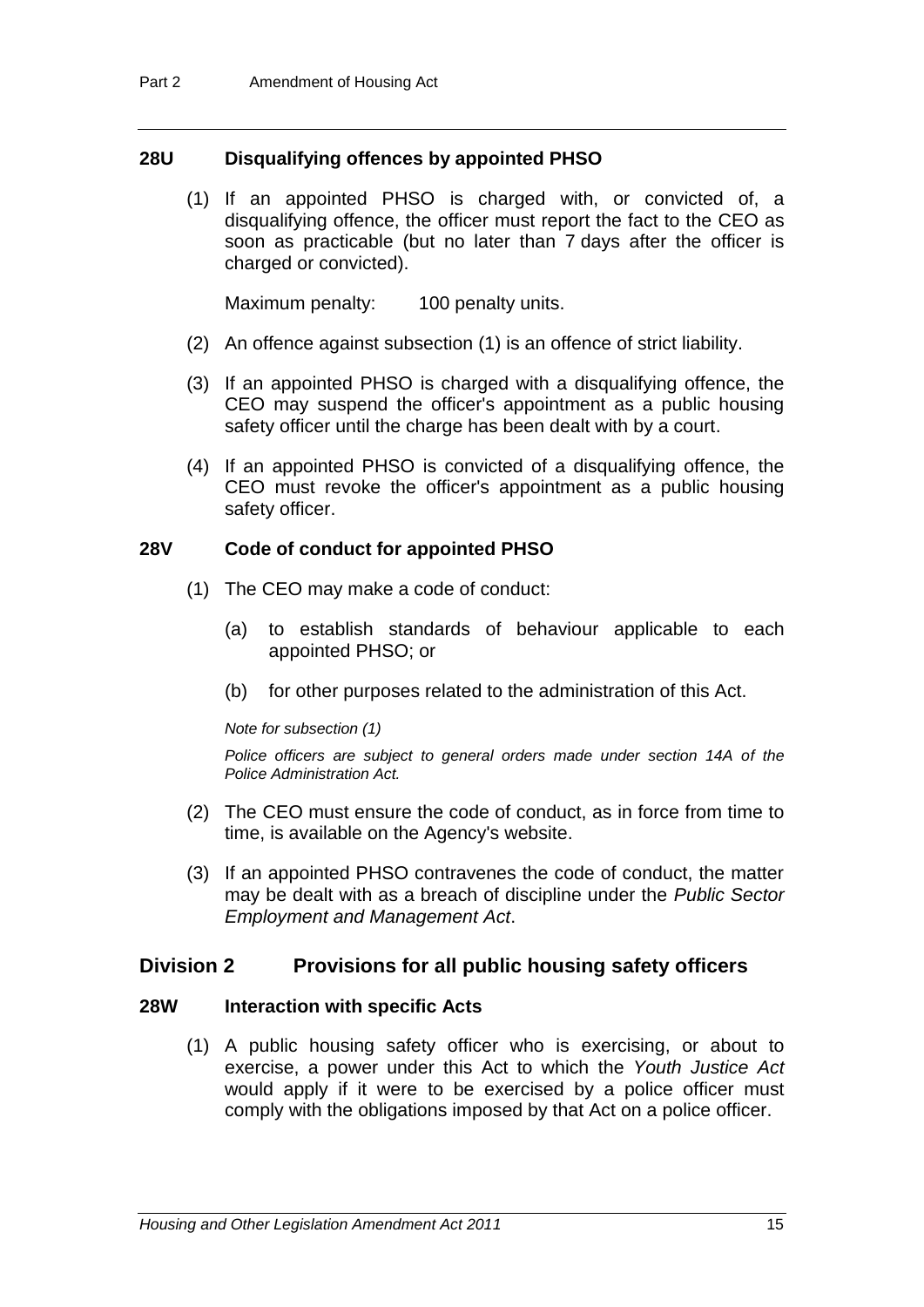- (2) Despite the application of the *Residential Tenancies Act* to premises let under this Act, a public housing safety officer may:
	- (a) lawfully enter a yard, garden or other area associated with public housing premises (but not the residence) if the officer enters the place to exercise a power under this Act at a reasonable time in the circumstances; and
	- (b) lawfully enter a residence at the invitation or with the consent of the tenant of the public housing premises.

*Note for subsection (2)*

*Section 34 applies the Residential Tenancies Act. Under that Act, a landlord may only enter premises or ancillary premises in accordance with that Act. However, subsection (2) allows for entry in addition to Part 9 of the Residential Tenancies Act.*

- (3) A public housing safety officer who enters a yard, garden or other area associated with public housing premises as mentioned in subsection (2)(a) may remain on the place for as long as the officer reasonably believes is necessary to exercise powers under this Act even if a tenant, recognised occupier or other person asks the officer to leave.
- (4) However, if a public housing safety officer has entered a residence as mentioned in subsection (2)(b), the officer must leave the residence if asked to do so by the tenant of the public housing premises.

### **28X Internal review**

- (1) The CEO must establish a system of administrative review for dealing effectively with complaints about the conduct of public housing safety officers.
- (2) The procedures for making a complaint, and the procedures on review, must be published on the Agency's website.
- (3) This section does not limit a person's right:
	- (a) to make a complaint to the Ombudsman under the *Ombudsman Act*; or
	- (b) a right to make a public interest disclosure under the *Public Interest Disclosure Act*.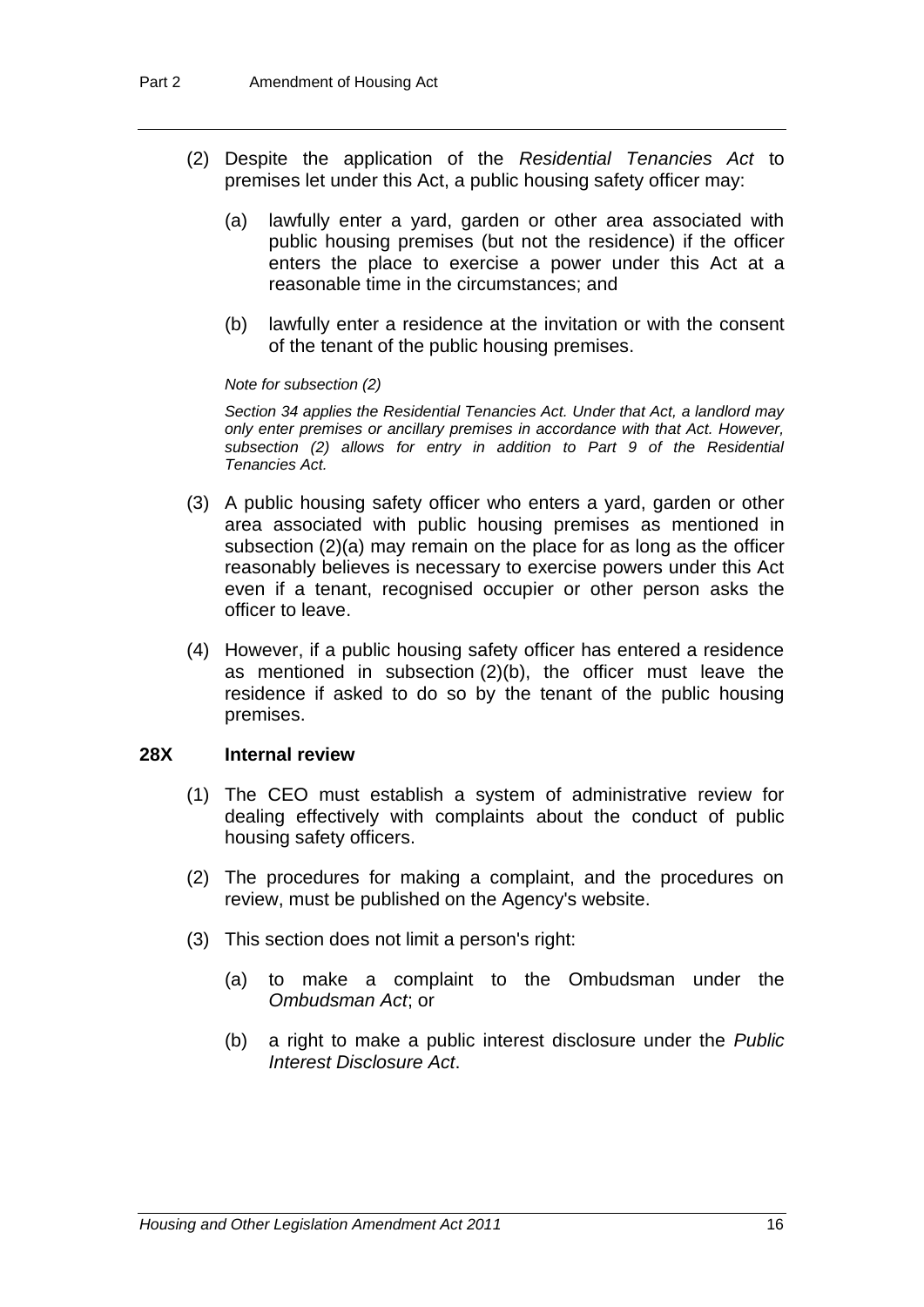### **9 Sections 31 to 31B replaced**

Sections 31 to 31B

*repeal, insert*

### **30A Protection of public housing safety officers**

- (1) A person is not civilly or criminally liable for an act done or omitted to be done by the person in good faith in the exercise of a power or performance of a function as a public housing safety officer.
- (2) Subsection (1) does not affect any liability the Territory would, apart from that subsection, have for the act or omission.
- (3) In this section:

*exercise*, of a power, includes the purported exercise of the power.

*performance*, of a function, includes the purported performance of the function.

### **31 Acquisition on just terms**

If the exercise of a power or performance of a function as a public housing safety officer would, apart from this section, result in an acquisition of property from a person otherwise than on just terms:

- (a) the person is entitled to receive from the Territory the compensation necessary to ensure the acquisition is on just terms; and
- (b) a court of competent jurisdiction may decide the amount of compensation or make the orders it considers necessary to ensure the acquisition is on just terms.

### **31A Delegation by CEO**

The CEO may delegate any of his or her powers and functions under this Act to a public sector employee.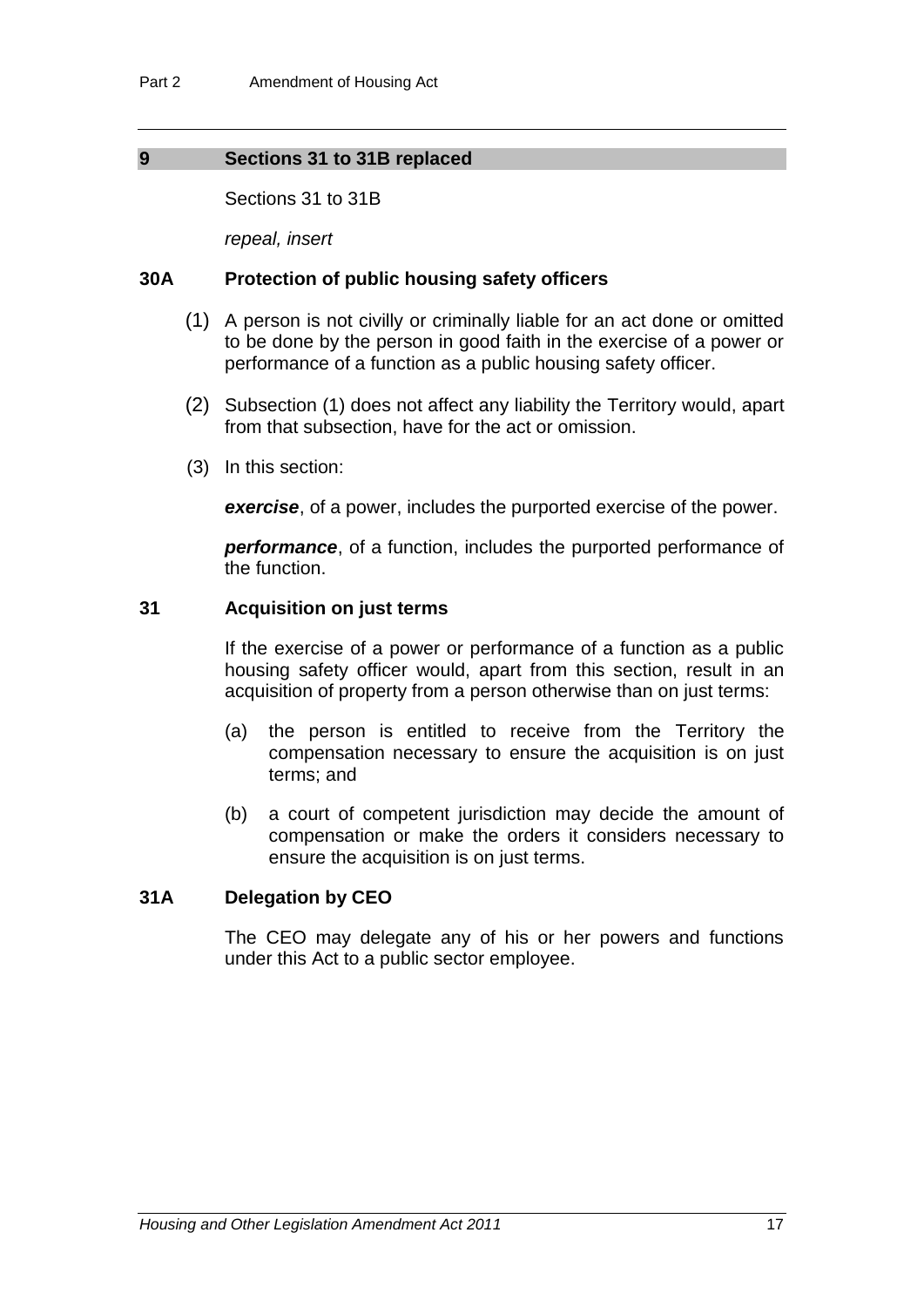### **10 Section 36 replaced**

Section 36

*repeal, insert*

### **Division 2 Further offences and related matters**

### **36 Giving misleading document to Chief Executive Officer (Housing)**

- (1) A person commits an offence if the person:
	- (a) gives the Chief Executive Officer (Housing) a document; and
	- (b) the document contains misleading information.

Maximum penalty: 100 penalty units.

- (2) Strict liability applies to subsection (1)(b).
- (3) Subsection (1) does not apply if the person, when giving the document:
	- (a) draws the misleading aspect of the document to the attention of the Chief Executive Officer (Housing); and
	- (b) to the extent to which the person can reasonably do so  $-$  gives the Chief Executive Officer (Housing) the information necessary to correct the document.
- (4) A prosecution for an offence against subsection (1) must not, in relation to a loss or damage incurred by or to the Chief Executive Officer (Housing) as a consequence of the offence, interfere with or lessen a right or remedy by civil process by the Chief Executive Officer (Housing) against a person charged with that offence.
- (5) In this section:

*Chief Executive Officer (Housing)* includes a person acting with the authority of the Chief Executive Officer (Housing), but does not include a public housing safety officer.

*misleading information* means information that is misleading in a material particular or because of the omission of a material particular.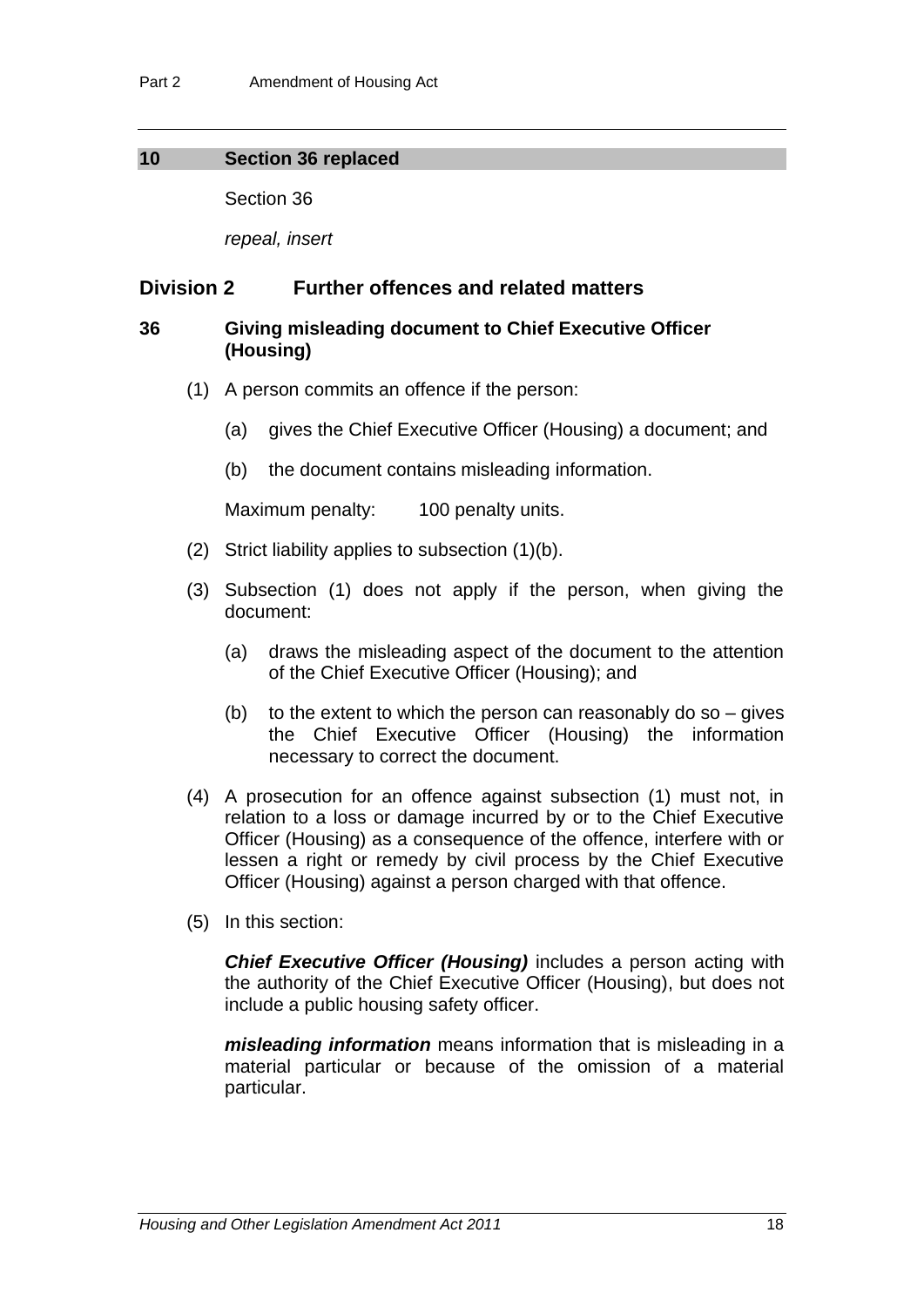### **36A Failing to notify about change in income**

- (1) This section applies to a person if:
	- (a) the person gives the Chief Executive Officer (Housing) details (the *income details*) of the person's income in an application for the grant of a rebate of rental under this Act or under a housing scheme administered by the Chief Executive Officer (Housing) under this Act; and
	- (b) the application is granted.
- (2) The person commits an offence if:
	- (a) the income details change during the period the person receives a rebate or participates in the housing scheme; and
	- (b) the person knows about the change; and
	- (c) the person does not tell the Chief Executive Officer (Housing), or a person acting with the authority of the Chief Executive Officer (Housing), about the change.

Maximum penalty: 100 penalty units.

### **36B Giving misleading information or document to public housing safety officer**

- (1) A person commits an offence if:
	- (a) the person gives information to another person; and
	- (b) the other person is a public housing safety officer; and
	- (c) the person knows the information is misleading; and
	- (d) the person knows the other person is exercising powers or performing functions under, or otherwise related to the administration of, this Act as a police officer or otherwise as a public housing safety officer.

Maximum penalty: 20 penalty units.

- (2) A person commits an offence if:
	- (a) the person gives a document to another person; and
	- (b) the other person is a public housing safety officer; and
	- (c) the person knows the document contains misleading information; and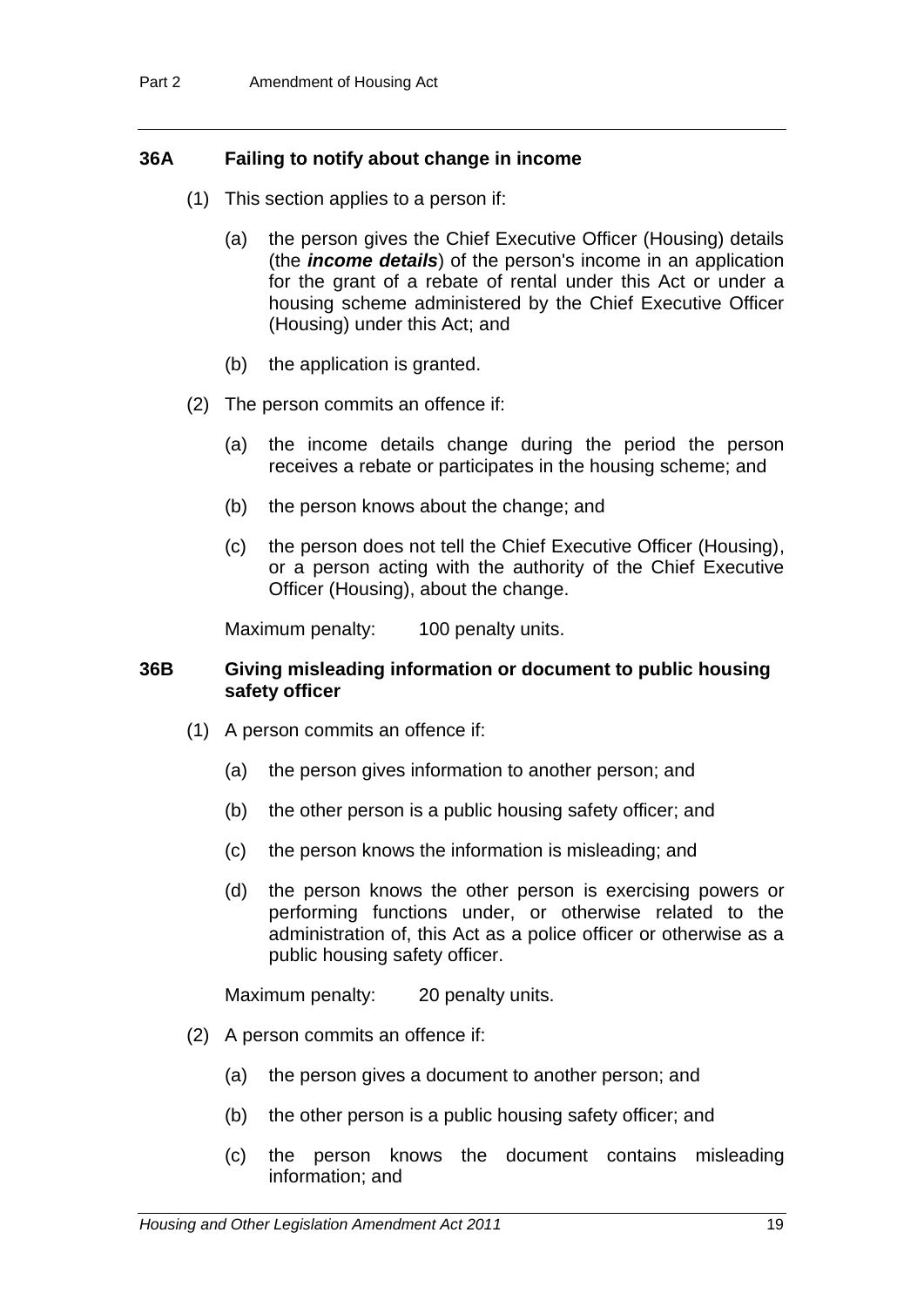(d) the person knows the other person is exercising powers or performing functions under, or otherwise related to the administration of, this Act as a police officer or otherwise as a public housing safety officer.

Maximum penalty: 20 penalty units.

- (3) Strict liability applies to subsections (1)(b) and (2)(b).
- (4) Subsection (2) does not apply if the person, when giving the document:
	- (a) draws the misleading aspect of the document to the attention of a public housing safety officer; and
	- (b) to the extent to which the person can reasonably do so  $-$  gives a public housing safety officer the information necessary to correct the document.
- (5) In this section:

*misleading information* means information that is misleading in a material particular or because of the omission of a material particular.

### **36C Obstructing public housing safety officer**

- (1) A person commits an offence if the person:
	- (a) obstructs a person exercising powers or performing functions under, or otherwise related to the administration of, this Act as a police officer or otherwise as a public housing safety officer; and
	- (b) knows the person is a police officer, or otherwise is a public housing safety officer, exercising powers or performing functions under, or otherwise related to the administration of, this Act.

| Maximum penalty: | 50 penalty units or imprisonment for |
|------------------|--------------------------------------|
|                  | 3 months.                            |

- (2) It is a defence to a prosecution for an offence against subsection (1) if the defendant establishes a reasonable excuse.
- (3) In this section:

### *obstruct* includes:

(a) resist; and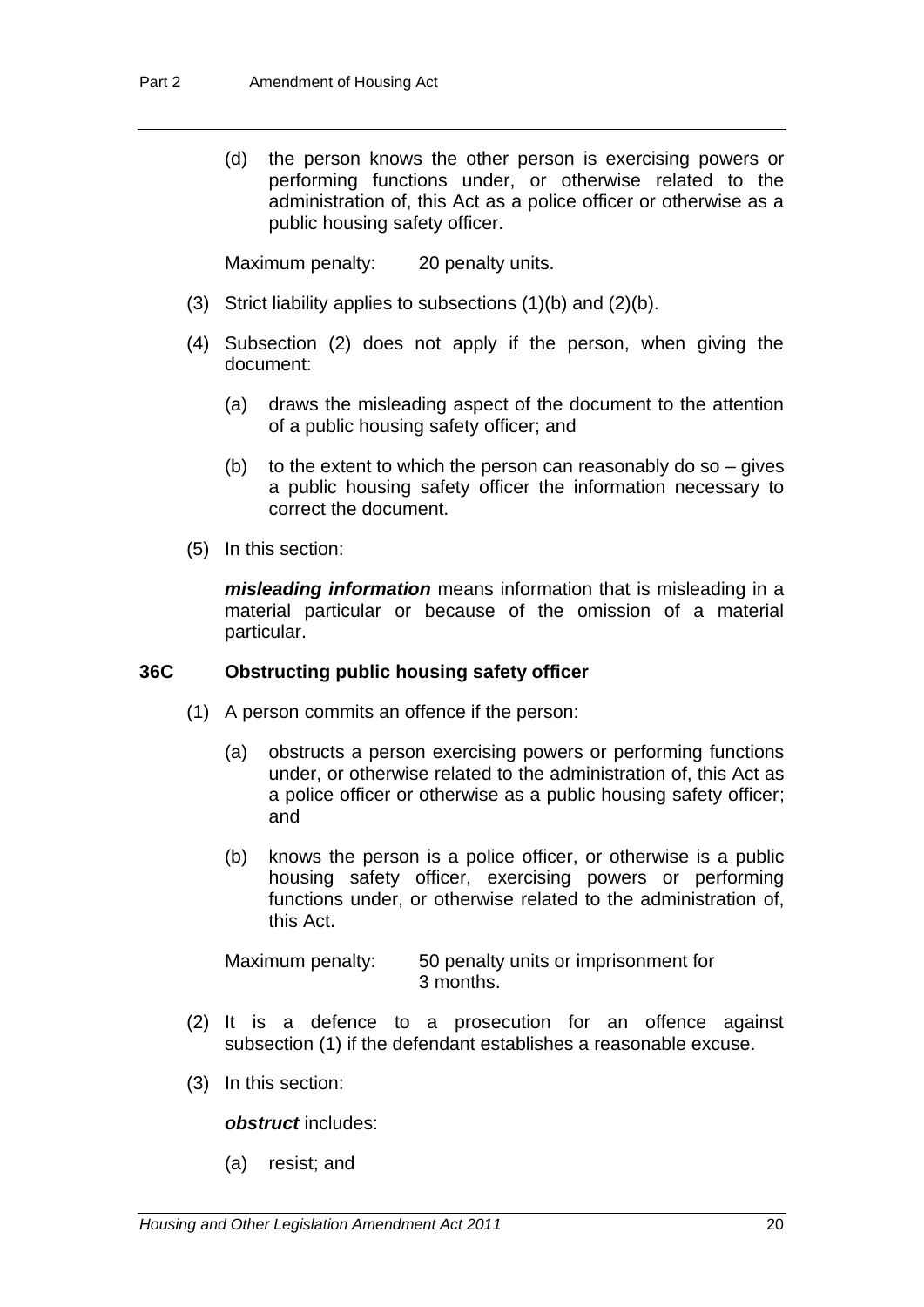- (b) hinder; and
- (c) incite or encourage another to obstruct.

### **36D Security cameras or surveillance devices**

(1) A person commits an offence if the person engages in conduct that results in damage to, or interference with, a security camera or a surveillance device on public housing premises.

Maximum penalty: 100 penalty units.

(2) It is a defence to a prosecution for an offence against subsection (1) if the defendant establishes a reasonable excuse for engaging in the conduct.

### **36E Prosecutions**

- (1) In proceedings for an offence against this Act, a certificate that appears to have been signed by the CEO certifying that a person named in the certificate was, on a particular day or for a particular period, a public housing safety officer is admissible as proof of the matter so certified.
- (2) A complaint under the *Justices Act* may be made in relation to an offence against section 36, 36A or 36B within 2 years after the date on which the offence is alleged to have occurred.

### **11 Section 37 amended**

(1) Section 37(1)

*omit, insert*

- (1) The Administrator may make regulations under this Act.
- (2) Section 37(2)

*omit*

Without limiting the generality of subsection (1), the

*insert*

The

 $(3)$  Section 37 $(2)(a)$  to  $(ea)$ , at the end

*insert*

and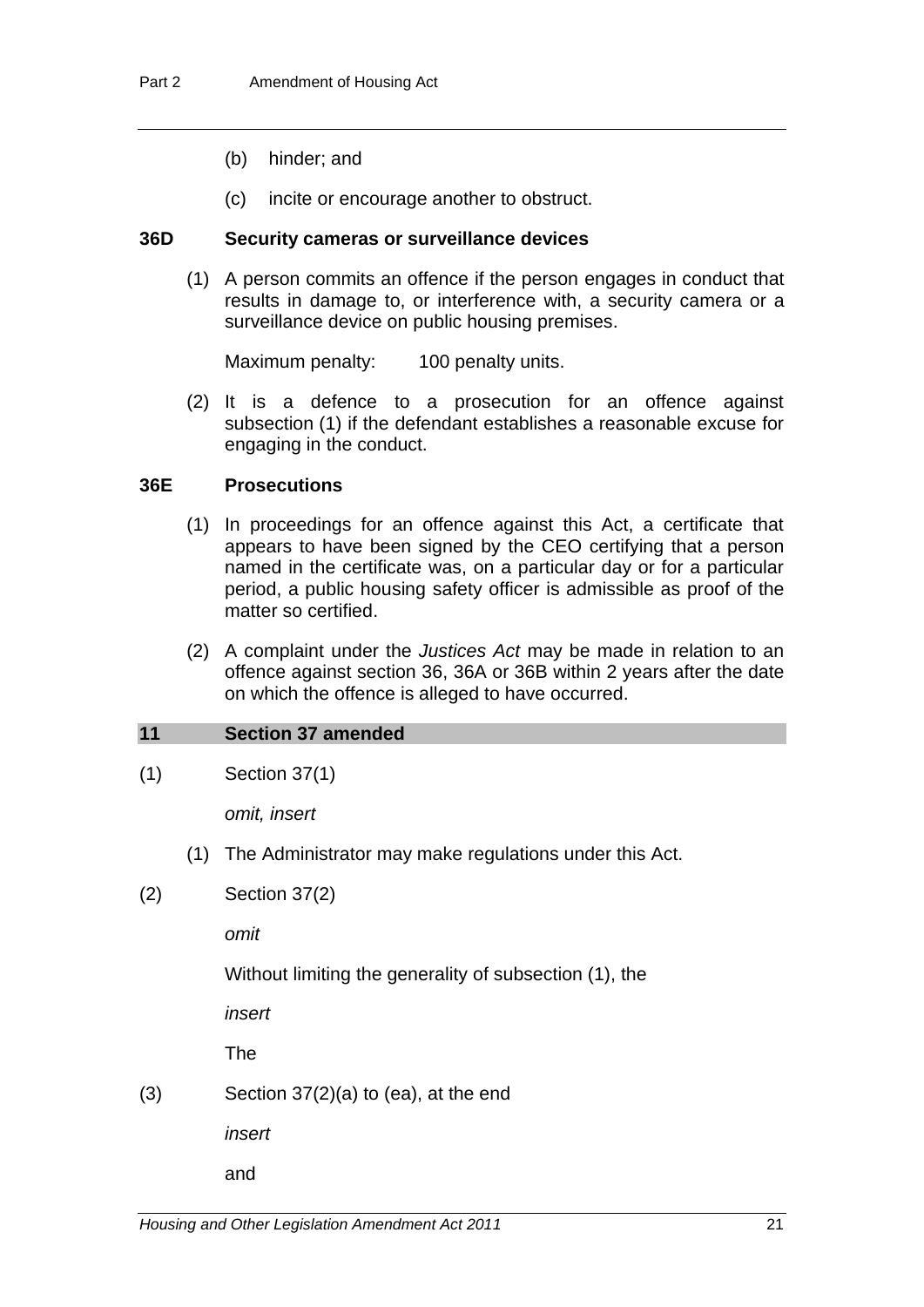### (4) Section 37(2)(f)

*omit*

all words from "the Commonwealth" to "housing scheme;"

*insert*

the Territory or the Commonwealth in the administration of a Territory or Commonwealth housing scheme; and

(5) Section 37(2)(fa)

*omit*

(6) Section 37(2)(g)

*omit*

shall be

*insert*

is

(7) Section 37(2)(h)

*omit*

\$1,000

*insert*

8 penalty units

### **12 Part 12 inserted**

After section 50

*insert*

# **Part 12 Transitional provisions for Housing and Other Legislation Amendment Act 2011**

### **51 Existing acceptable behaviour agreement**

(1) An existing agreement continues in force according to its terms as if it had been made under section 28C.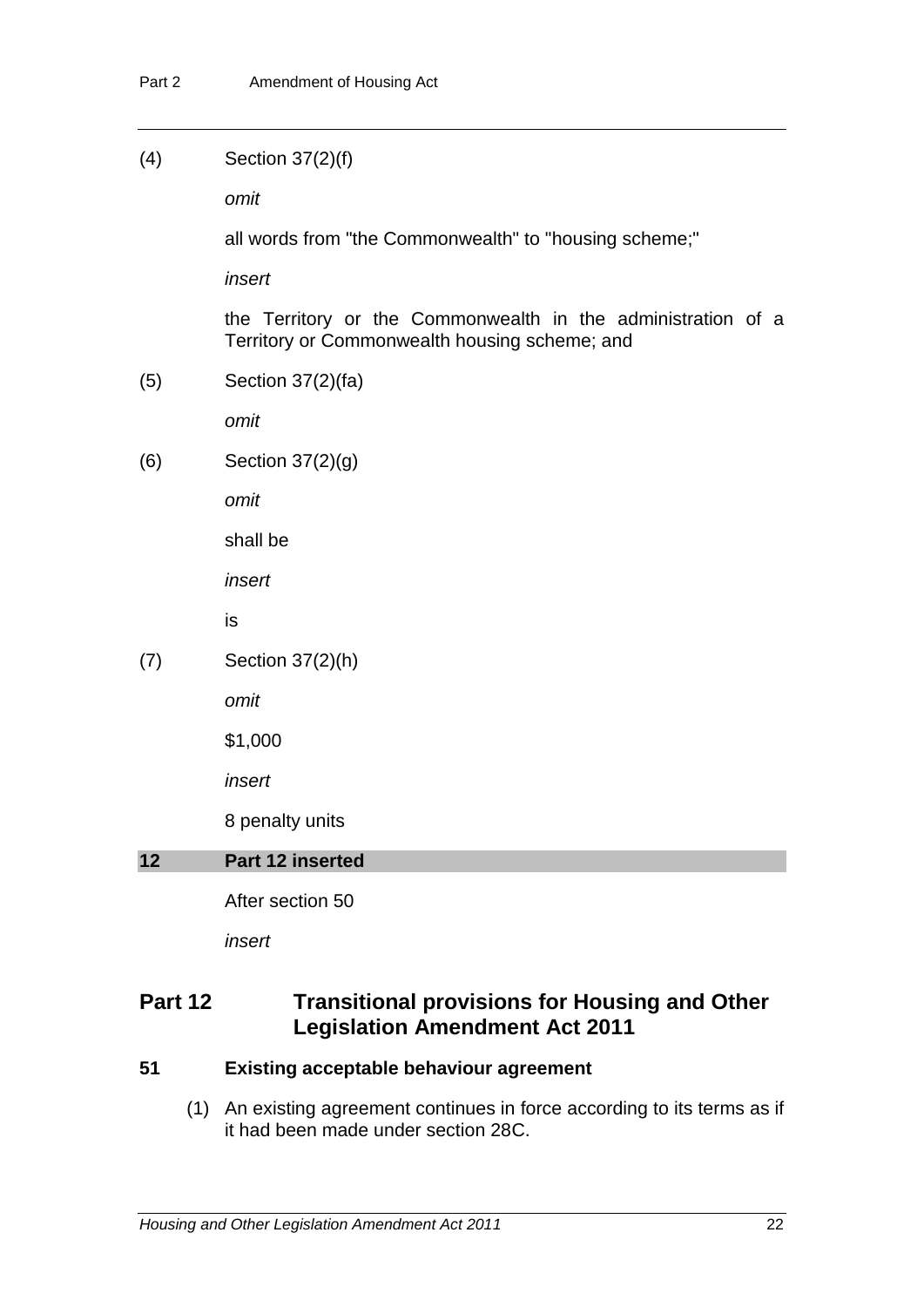- (2) If, before the commencement, the Chief Executive Officer (Housing) had given a person written notice as mentioned in section 18A as in force before the commencement and that notice had effect as stated in section 18A(6), the notice continues to have effect as if it had been given to the person under section 28C.
- (3) In this section:

*commencement* means the commencement of this section.

*existing agreement* means an acceptable behaviour agreement entered into under section 18A as in force before the commencement if the agreement had not ended before the commencement.

### <span id="page-25-0"></span>**13 Act further amended**

The Schedule has effect.

## **Part 3 Amendment of Residential Tenancies Act**

### **14 Act amended**

This Part amends the *Residential Tenancies Act.*

### **15 Section 99A amended**

Section  $99A(1)(a)$  and  $(b)$  and  $(2)(b)$ 

*omit*

section 18A

*insert*

section 28C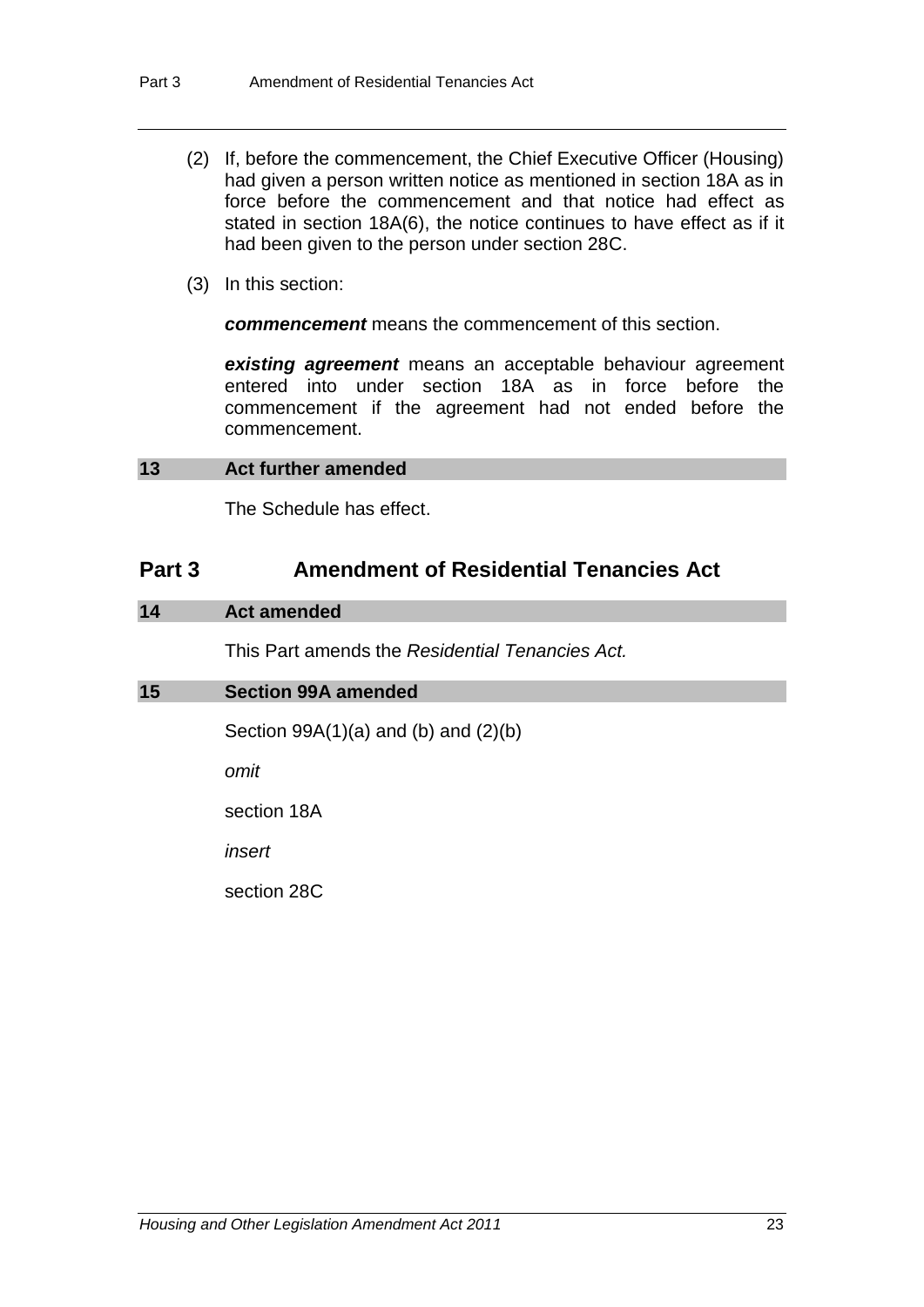# **Schedule Housing Act further amended**

section [13](#page-25-0)

| Provision                         | Amendment                                          |                                                                                                                           |
|-----------------------------------|----------------------------------------------------|---------------------------------------------------------------------------------------------------------------------------|
|                                   | omit                                               | insert                                                                                                                    |
| Part I, heading                   | whole heading                                      | <b>Part 1 Preliminary</b><br>matters                                                                                      |
| Part II, heading                  | Part II                                            | Part 2                                                                                                                    |
| Part 2, Division 1,<br>heading    | <b>Chief Executive</b><br><b>Officer (Housing)</b> | <b>Establishment and</b><br>related matters                                                                               |
| section $6(1)$                    | by this Act a<br>Commission                        | an entity                                                                                                                 |
| section $6(2)(a)$ , at the<br>end |                                                    | and                                                                                                                       |
| section $6(2)(b)$                 | shall have                                         | has                                                                                                                       |
| section $6(3)$                    | all words from "shall<br>take" to "shall presume"  | must take judicial notice<br>of the seal of the Chief<br>Executive (Housing)<br>affixed to a document<br>and must presume |
| section $11(1)$                   | all words from "Where"<br>to "Act,"                | If the CEO                                                                                                                |
|                                   | he shall                                           | , the CEO must                                                                                                            |
|                                   | he becomes                                         | he or she becomes                                                                                                         |
|                                   | (Housing) shall                                    | (Housing) must                                                                                                            |
| section 11(2)                     | all words from "to him"<br>to ", direct"           | , direct                                                                                                                  |
|                                   | all words from "which<br>caused" to "disclosure"   |                                                                                                                           |
| section $14(1B)$ to (3)           | whole subsection                                   |                                                                                                                           |
| section 14(1A)                    | $(1A)$ The                                         | The<br>(2)                                                                                                                |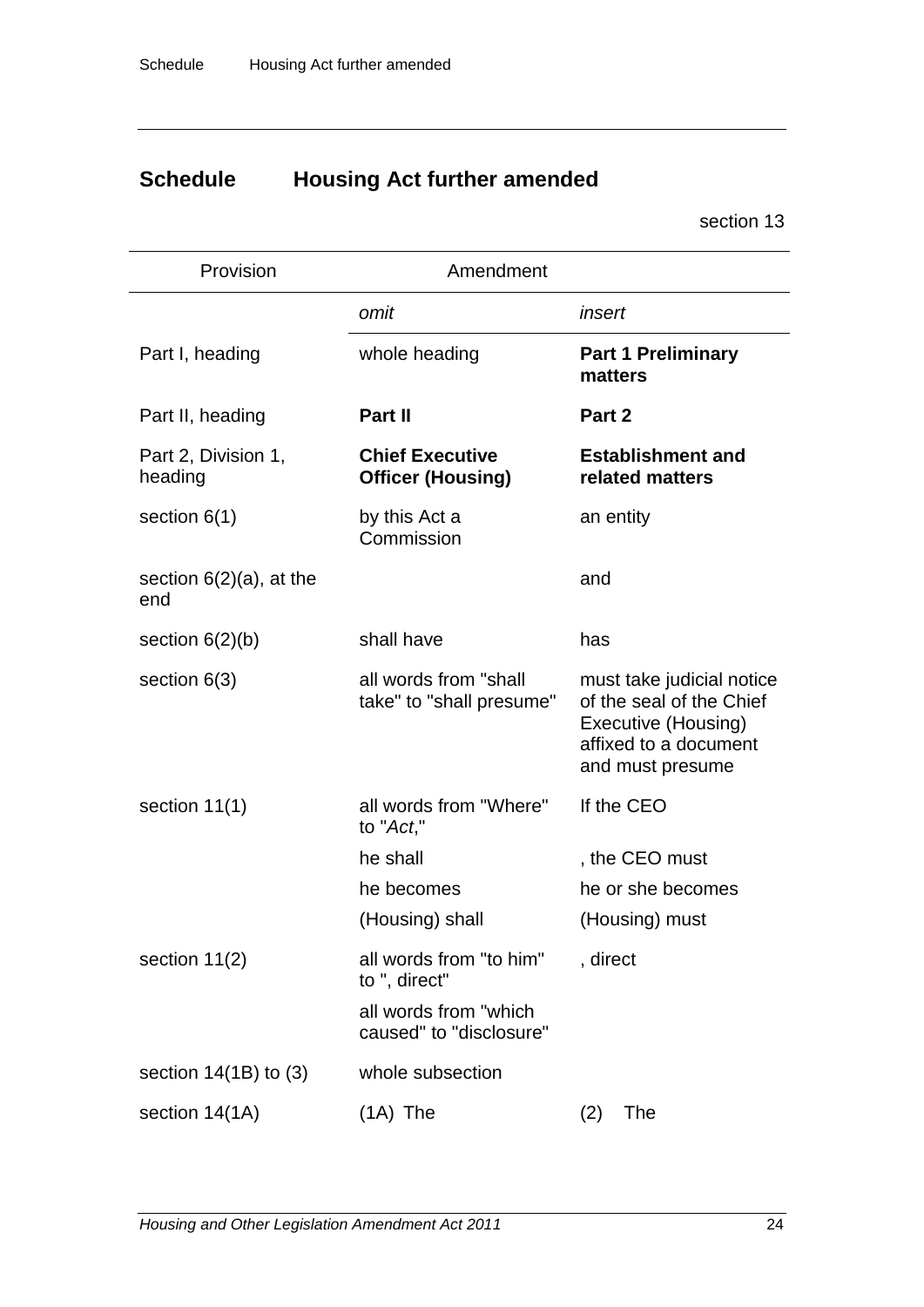| section $15(a)$ , at the<br>end |                                                         | and                                    |
|---------------------------------|---------------------------------------------------------|----------------------------------------|
| section 15(b)                   | Commonwealth or<br><b>Territory</b>                     | Territory or<br>Commonwealth           |
| section $16(2)$                 | may,                                                    | may do any of the<br>following         |
| section $16(2)(h)$              | Commonwealth or<br><b>Territory</b><br>(all references) | Territory or<br>Commonwealth           |
| section $16(2)(k)$ and<br>(m)   | approval in writing of<br>the Minister                  | Minister's written<br>approval         |
| section $16(2)(m)$              | Commonwealth or<br>Territory; and                       | Territory or<br>Commonwealth;          |
| section $16(2)(n)$              | Commonwealth's or the<br>Territory's                    | Territory's or the<br>Commonwealth's   |
| section $16(3)$                 | shall                                                   | must                                   |
| section 16(3B)                  | shall remain                                            | remains                                |
| section $16(4)$                 | by instrument                                           |                                        |
| section $18(1)$                 | upon,<br>(all references)                               | on,                                    |
|                                 | servants and workmen                                    | employees and workers                  |
|                                 | upon and                                                | and                                    |
|                                 | upon that                                               | on that                                |
| sections 18(2)                  | all words from "upon" to<br>"shall"                     | under subsection (1)<br>must           |
|                                 | by him                                                  |                                        |
| section 19(1)                   | shall                                                   | must                                   |
| section 19(2)                   | servants and workmen                                    | employees and workers                  |
| section 19(3)                   | all words from "shall be"<br>to "(Housing) by"          | are a debt due and<br>payable to it by |
| section $20(1)$                 | by him                                                  | by the tenant                          |
|                                 | notice in writing                                       | written notice                         |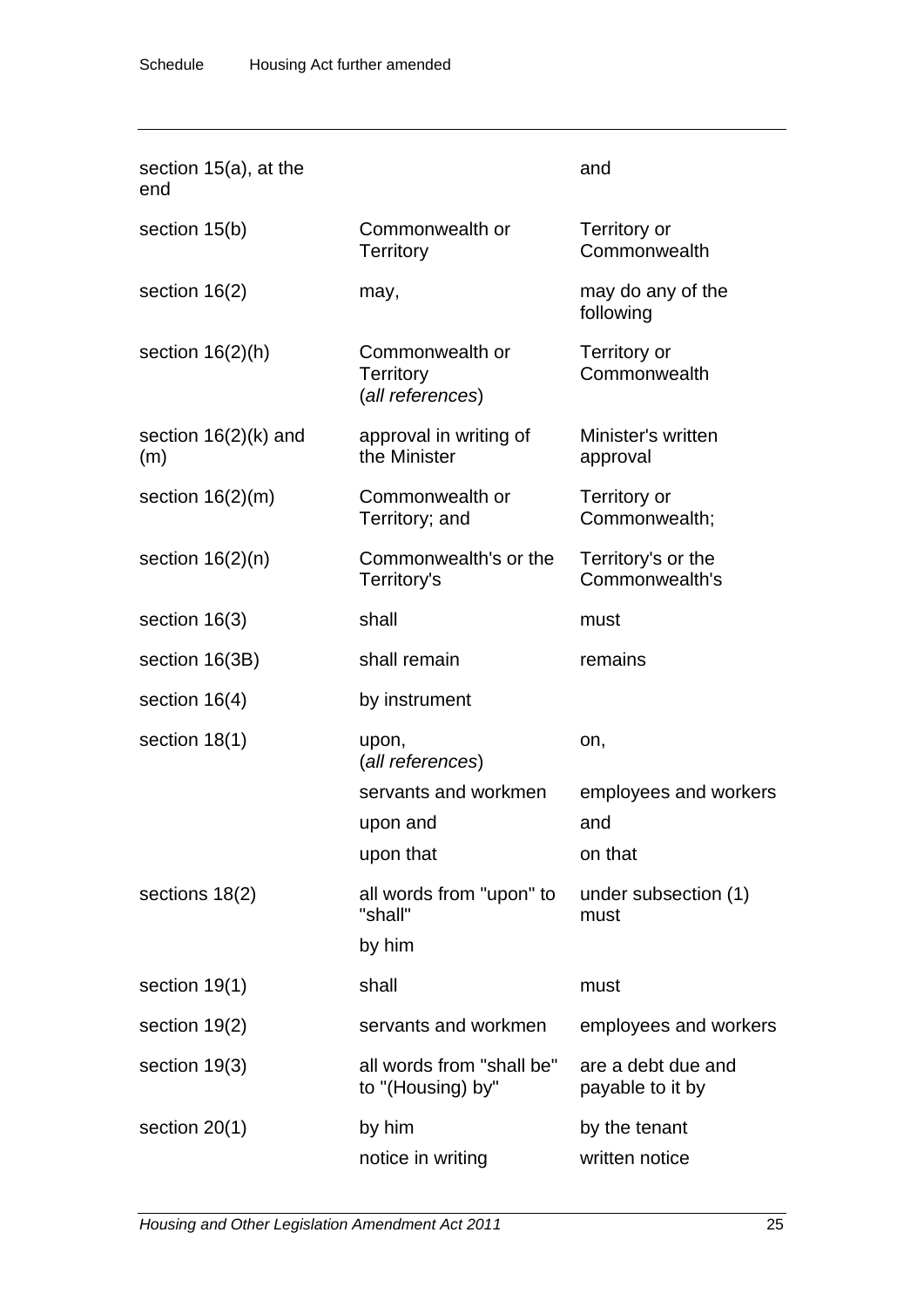| section $20(2)$                              | upon him<br>notice in writing<br>servants and workmen | on the tenant<br>written notice<br>employees and workers                     |
|----------------------------------------------|-------------------------------------------------------|------------------------------------------------------------------------------|
| section $20(3)$                              | all words from "shall be"<br>to "(Housing) by"        | are a debt due and<br>payable to it by                                       |
| Part III, heading                            | whole heading                                         | <b>Division 3 Funding</b><br>for Chief Executive<br><b>Officer (Housing)</b> |
| section $21(a)$ , $(b)$ , $(c)$<br>and $(d)$ | the Chief Executive<br>(Housing)                      | it                                                                           |
| section $21(a)$ and (b), at<br>the end       |                                                       | and                                                                          |
| Part IV, heading                             | <b>Part IV</b>                                        | Part 3                                                                       |
| section 22                                   | all words from "shall" to<br>"Minister"               | must not, except with<br>the Minister's written<br>consent                   |
| section $23(1)$                              | notice in the Gazette                                 | Gazette notice                                                               |
| Part V, heading                              | Part V                                                | Part 4                                                                       |
| section $24(1)$                              | to the Chief Executive<br>(Housing)                   | to it                                                                        |
| section $24(2)$                              | subsection (1)                                        | this section                                                                 |
| section 25(1)                                | Notwithstanding                                       | <b>Despite</b>                                                               |
| section $25(2)$                              | shall                                                 | must                                                                         |
| section $25(2)(a)$ and $(c)$                 | the Chief Executive<br>(Housing)                      | it                                                                           |
| section $25(2)(a)$ , at the<br>end           |                                                       | and                                                                          |
| section 26                                   | the purposes of                                       |                                                                              |
|                                              | enable the person                                     | enable the person to do<br>one or more of the<br>following                   |
| section 26(j)                                | and                                                   |                                                                              |